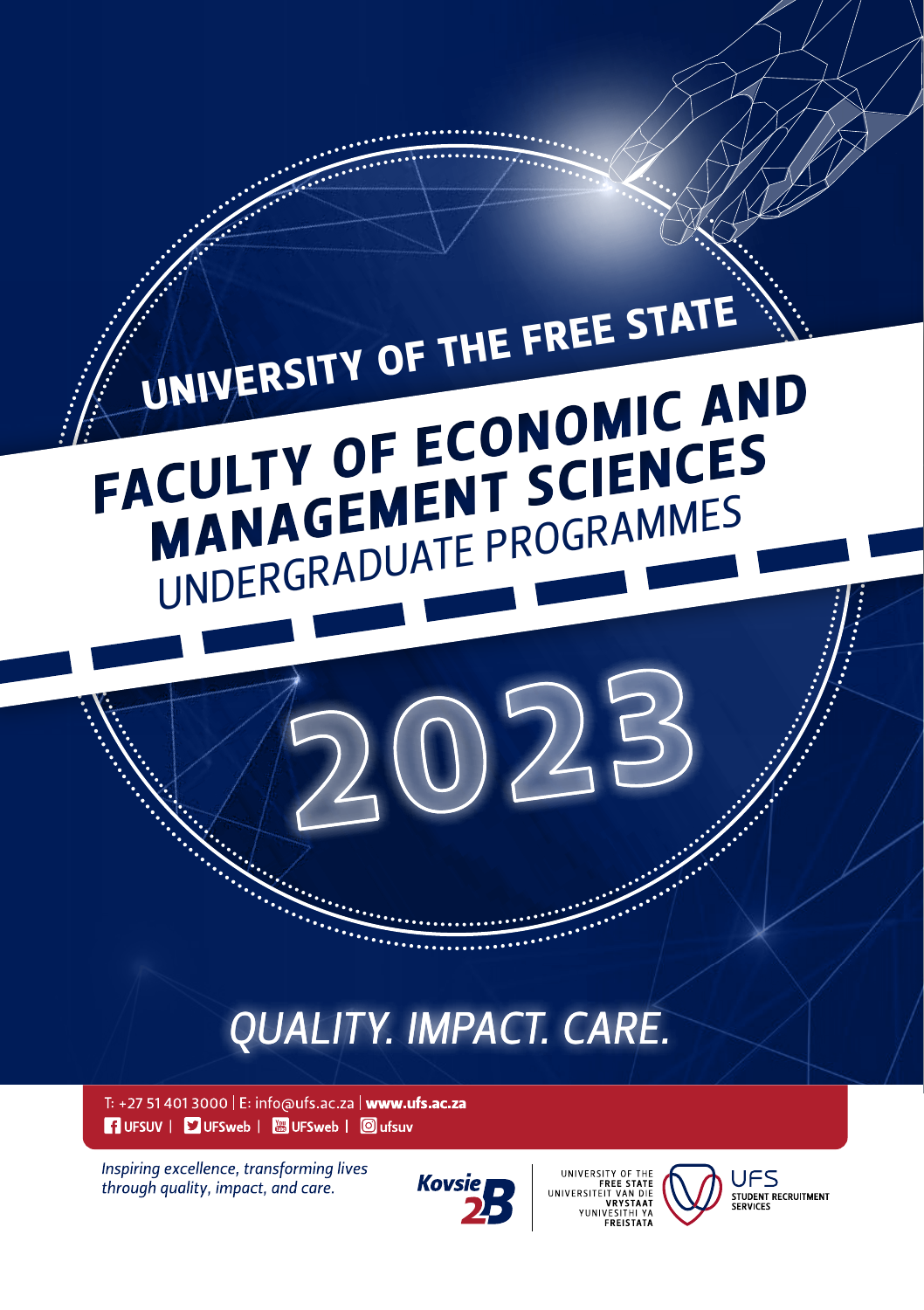Against the background of our mission to be a dynamic, innovative, and quality-driven faculty, we cover a diverse academic spectrum, from public and private sector management to specialised training for accountants at both undergraduate and postgraduate level, and we aim to provide relevant, market-driven capacity and competence through, inter alia, research.

The development of research is crucial for the mission of the faculty and the university, namely excellence in teaching, applied research, and our contribution to social and economic development in society. All of this is founded on the creation, development, and application of knowledge - the very essence of research, discovery, and creativity. Taking cognisance of this, the Faculty of Economic and Management Sciences accepts the challenge to be relevant, yet different in a highly competitive local and global society.

So, join us in this endeavour and become part of a winning team. Please contact the faculty and we will assist you in making the right choice!

DEAN: PROF PHILIPPE BURGER



*Scan the QR code and check out the different careers.*

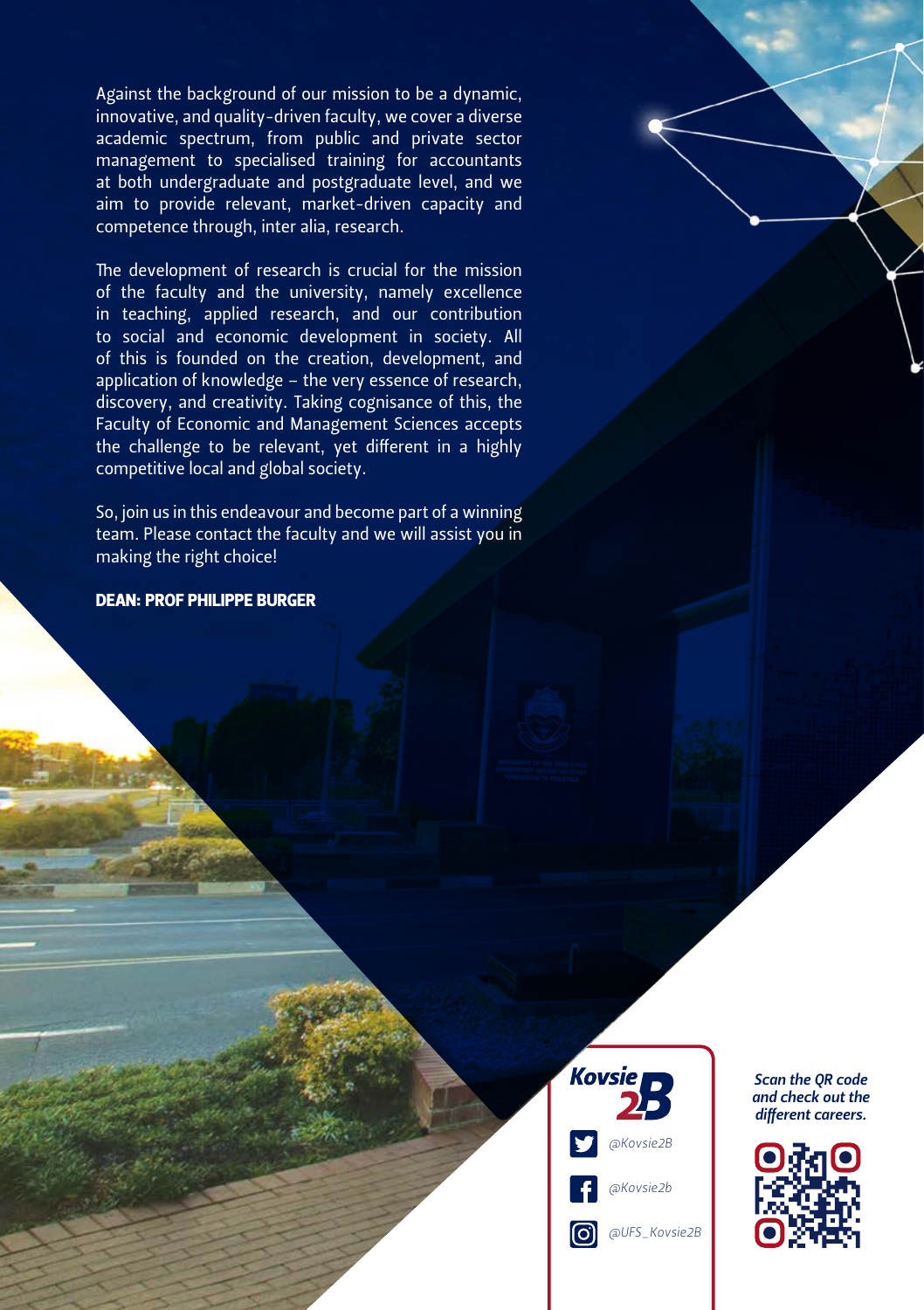

First bachelor's degrees in this faculty are aimed at developing students' intellectual skills through scientific teaching and learning so that they will be thoroughly prepared for various careers in the broad field of Economics and Management. These careers are found in the private sector, certain professions, the public sector, as well as secondary and higher education.

Students may obtain first-degree qualifications in one of three teaching programmes: Private Sector Management, Public Sector Management, and Training of Accountants.

The faculty offers a number of first bachelor's degrees in the three teaching programmes. In each of these programmes, students may specialise in specific fields as indicated in brackets after the reference to the degree. The faculty is continuously supporting students to succeed in their studies through exposure to international exchange programmes, appointing excellent lecturers, and close collaboration between the private and public sector enterprises. Fulbright Scholarships were awarded to two staff members, Professors Philippe Burger and Frikkie Booysen. In addition to these successes, the faculty boasts seven NRF-rated staff members. All of the above contributes to the quality learning and teaching experience you can expect from us. It will be a privilege to be part of your academic career at Kovsies!

For more information: Faculty Manager: +27 51 401 2173 | EMSadvice@ufs.ac.za

*"Only the brightest young minds can face the economics of change. In the Faculty of Economic and Management Sciences, we bring theory and practice together."*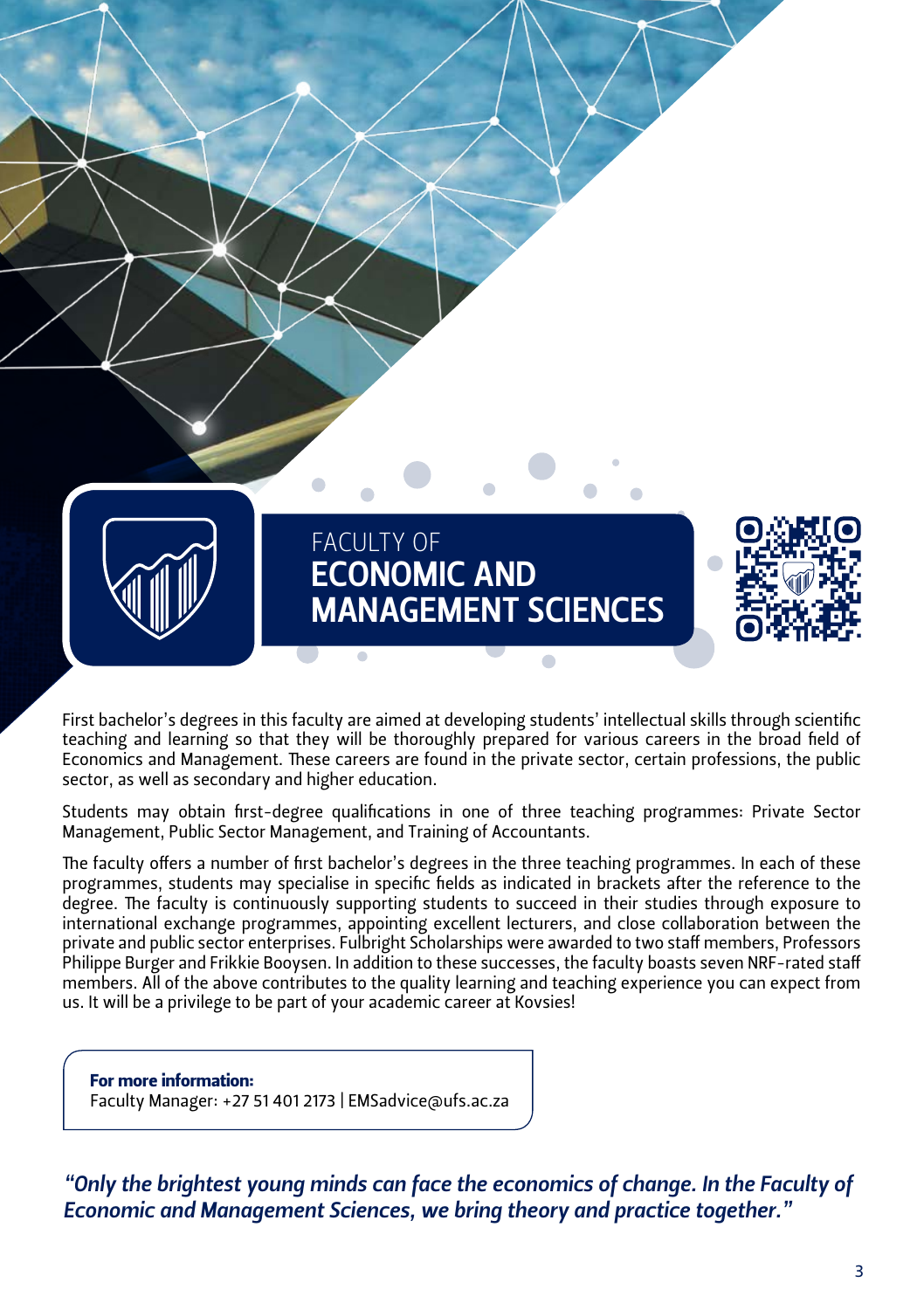# The University of the Free State creates **opportunities and growth** through leteaching, focused research, and impactful engagement with society. We offer word all individuals.<br>
What makes us special is that our students ar

The University of the Free State creates **opportunities and growth** through leading learning and teaching, focused research, and impactful engagement with society. We offer world-class benefits to all individuals.

What makes us special is that our students are **holistically supported** to achieve some of the highest success rates in the country and that they are highly employable.

What's more, we produce research with industry and **social impact** and real-world application.

Our culture promotes equity, ubuntu, and accountability.

We address challenges and issues as they emerge, and we deal with them openly in a way that promotes social justice and human rights.

Situated in the heart of South Africa, our character of caring and diversity translates into an outstanding university experience.

# APPLICATION TO STUDY IN 2023

#### IMPORTANT APPLICATION OPENING DATES:

| <b>Programmes for which application opens</b><br><b>Date</b> |                                                                                                              |
|--------------------------------------------------------------|--------------------------------------------------------------------------------------------------------------|
| 1 April 2022                                                 | Applications to study any undergraduate programme offered on the Bloemfontein and<br>Owagwa Campuses in 2023 |
| 1 July 2022                                                  | Applications to study any Access Programme (AP) offered on the South Campus and the<br>sub-regions in 2023   |

Attorney Management Accountant Investment Analyst Investment Manager Internal Auditor Manager **Financial Markets Practitioner**  $\small{\mathsf{Internal}\xspace}$  <code>Auditor</code>  ${\sf Sales}$  and Marketing Manager  ${\sf External}$  Audit Manager External Auditor Human Resource Manager Countant Human Resource Manager Marketing Strategist Finance Manager Accountant **Risk Manager Finance Broker Entrepreneur Tax Practitioner Forensic Accountant** Business Administrator Financial Accountant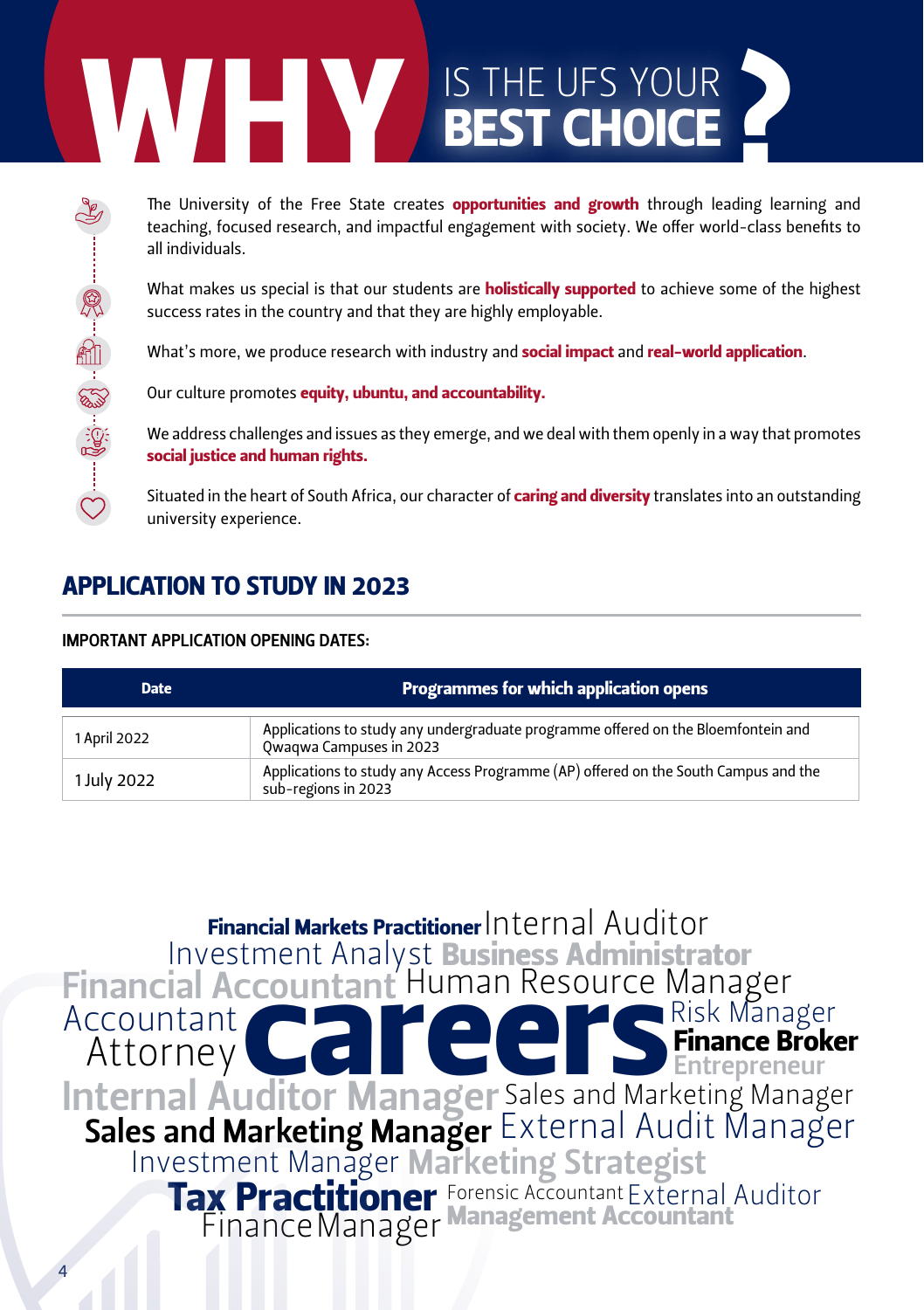# WHAT DO YOU NEED TO STUDY AT THE UNIVERSITY OF THE FREE STATE?

For degree studies at the University of the Free State, we expect that

- you have an NSC or NCV with an endorsement that allows entrance to degree studies (bachelor's degree) or an equivalent qualification;
- you meet all the minimum admission requirements for the programme you intend to study. **Meeting the** *minimum admission requirements for your chosen/intended programme of study does not guarantee admission, as limited spaces are available in each programme;*
- you have a minimum level of 4 (50%) in English Home Language or English First Additional Language; and
- you must pass certain school subjects with a minimum level of achievement in order to take a certain university module. For example, you must get a minimum mark of 60% for Mathematics in Grade 12 if you plan to study BCom *with specialisation in Business and Financial Analytics*. Please refer to the section on the faculty-specific admission requirements, which also includes the respective compulsory subjects and achievement levels required per programme.

# HOW DO YOU APPLY?

Visit https://apply.ufs.ac.za. Keep your mobile phone and an active email address ready, as you require both to access and complete the online application form.

Proceed through all the steps and submit your electronic application. Make sure that you complete the application form properly, e.g., if you need on-campus residence accommodation or financial aid, indicate this in the relevant section.

Upload copies of the following in PDF or JPEG format when you apply for undergraduate studies:

- • Your ID if you are a South African citizen
- Your passport if you are an international student
- Your parent's ID or passport if you are younger than 18
- Your final Grade 11 results with the school's stamp
- National Senior Certificate (NSC) or Grade 12 IEB certificate if you have already matriculated
- • Your academic record, only if you are/were a student at another institution of higher learning
- • USAf accreditation from the examination board for South African universities. Apply to mb.usaf.ac.za for conditional exemption, foreign conditional exemption, or mature age conditional exemption. A Universities South Africa (USAf) Certificate of Exemption is required if you do not have an endorsed South African Senior Certificate. If you are eligible for the certificate, but have not yet applied for it, we will assist you with the process. Therefore, you can apply before receiving the required certificate. Contact the Office for International Affairs at +27 51 401 3219 | [niemannaja@ufs.ac.za](mailto:niemannaja@ufs.ac.za) or +27 51 401 9032 | tshabalalal@ufs.ac.za

The online application is quick and easy – no hassle, no fuss! It has an easy and modern design and is mobile- and tablet-friendly. You can apply using any device. You can expect a quicker response time if you apply online.

#### For assistance, contact: +27 51 401 9666 or

studentadmin@ufs.ac.za





5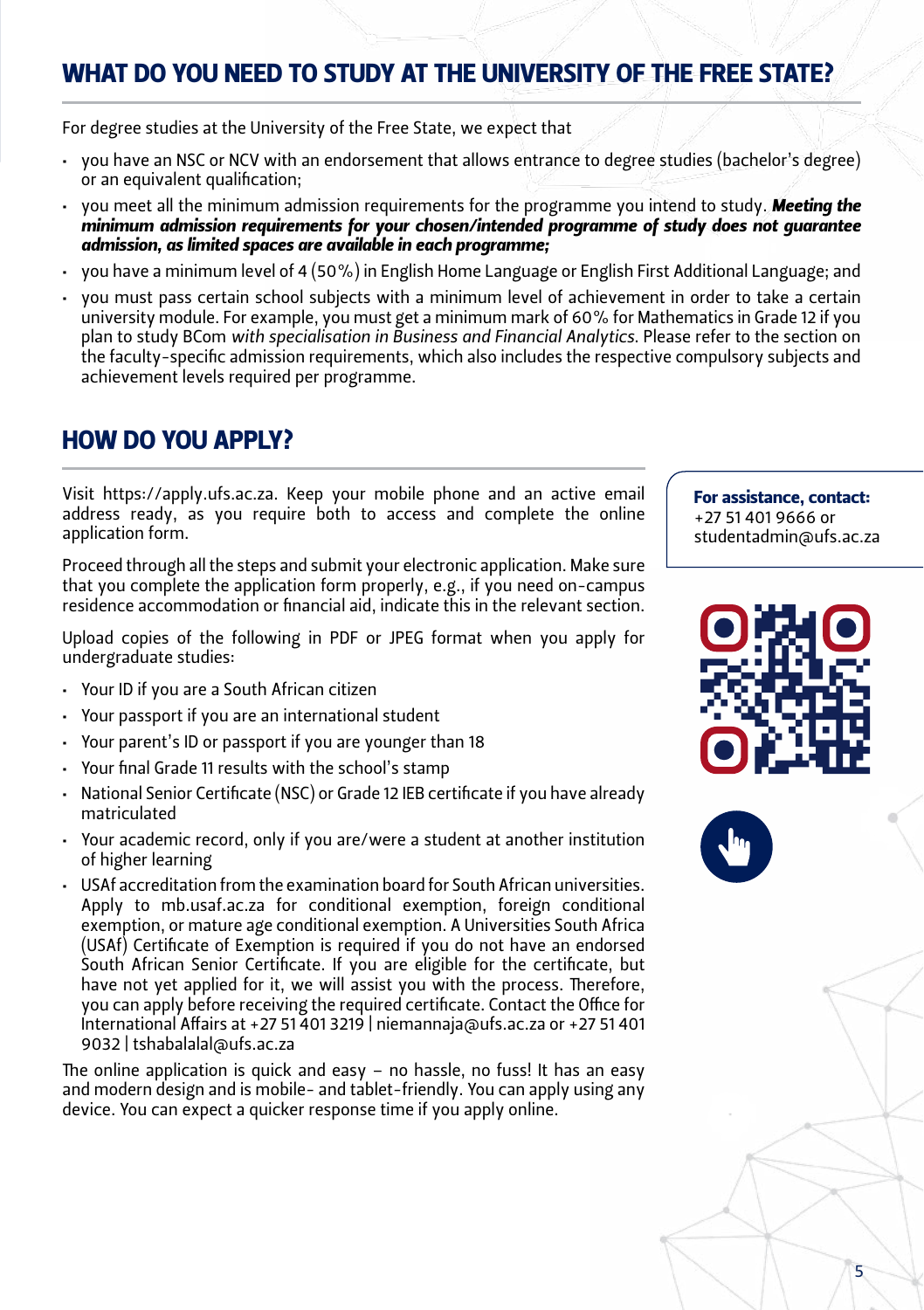# Important APPLICATION CLOSING Dates:

| <b>Date</b>       | Selection and non-selection programme/s for which applications close                                                                                                                                                                                                                                                                                                                                              |
|-------------------|-------------------------------------------------------------------------------------------------------------------------------------------------------------------------------------------------------------------------------------------------------------------------------------------------------------------------------------------------------------------------------------------------------------------|
| 31 May 2022       | MB ChB<br>Occupational Therapy<br>Optometry<br>Physiotherapy<br><b>Radiation Sciences</b>                                                                                                                                                                                                                                                                                                                         |
| 31 July 2022      | Architecture<br><b>Biokinetics</b><br><b>Dietetics</b><br>Nursing<br>Social Work<br>Sport Coaching                                                                                                                                                                                                                                                                                                                |
| 31 August 2022    | All Access Programmes on the South Campus and the sub-regions<br>International undergraduate applications                                                                                                                                                                                                                                                                                                         |
| 1 September 2022  | <b>Fine Arts</b>                                                                                                                                                                                                                                                                                                                                                                                                  |
| 30 September 2022 | All non-selection programmes<br>Applications from students transferring from other tertiary institutions<br>Community Development (Qwaqwa Campus only)<br>Construction Economics and Management (Full-time)<br>Construction Management (Compact Learning)<br>Drama and Theatre Arts<br><b>Forensic Sciences</b><br>Geology<br>Music<br>Physics with Engineering Sciences<br>Quantity Surveying (Compact Learning) |

#### IMPORTANT NOTICE: If your application is received after the following closing dates, it will not be considered.

#### IMPORTANT INFORMATION FOR ALL STUDENTS:

- • Limited space: Keep in mind that all programmes have limited space available; therefore, you are encouraged to apply as soon as possible to avoid disappointment. When we process your application for admission, we capture your details onto the UFS databases – if your details are not available, or if you have omitted it on your application form, you will not be admitted or be able to register. For this reason, it is very important to complete the application form in full and to stick to the closing dates. *Meeting the minimum admission requirements for your chosen/intended programme of study does not guarantee admission, as limited space is available in each programme.*
- National Senior Certificate: If you already have a National Senior Certificate (NSC), you must include a copy with your application form.
- • Application: Make sure that you complete the application properly and attach all the required documents. An incomplete application, as well as outstanding documents, will delay your application process. Make sure that you complete the application form thoroughly, e.g., your personal details, school performance levels, the correct name of the school you are currently attending or have attended if you have already matriculated; if you need on-campus residence accommodation and/or financial aid, indicate this in the relevant section.
- • Transferring students: If you transfer from another tertiary institution, you must include a certificate of conduct and an official study record from the previous tertiary institution with your application.
- • International students: If you are from another country, you must attach your certified school-leaving certificate and relevant diplomas. Universities South Africa (USAf) Certificate of Exemption is required if you do not have an endorsed South African Senior Certificate.
	- • You can apply at the UFS before receiving the exemption certificate from USAf.
	- • If you are an international student who is currently in Grade 12, the UFS may make a conditional offer based on your final Grade 11 results.
	- • If you do not have matriculation exemption, the Office for International Affairs will apply for the USAf certificate of exemption. You will have to pay the prescribed fee before the Office for International Affairs attends to the USAf exemption application. You must pay and submit the relevant documentation as soon as you receive the final Grade 12 results.
- 6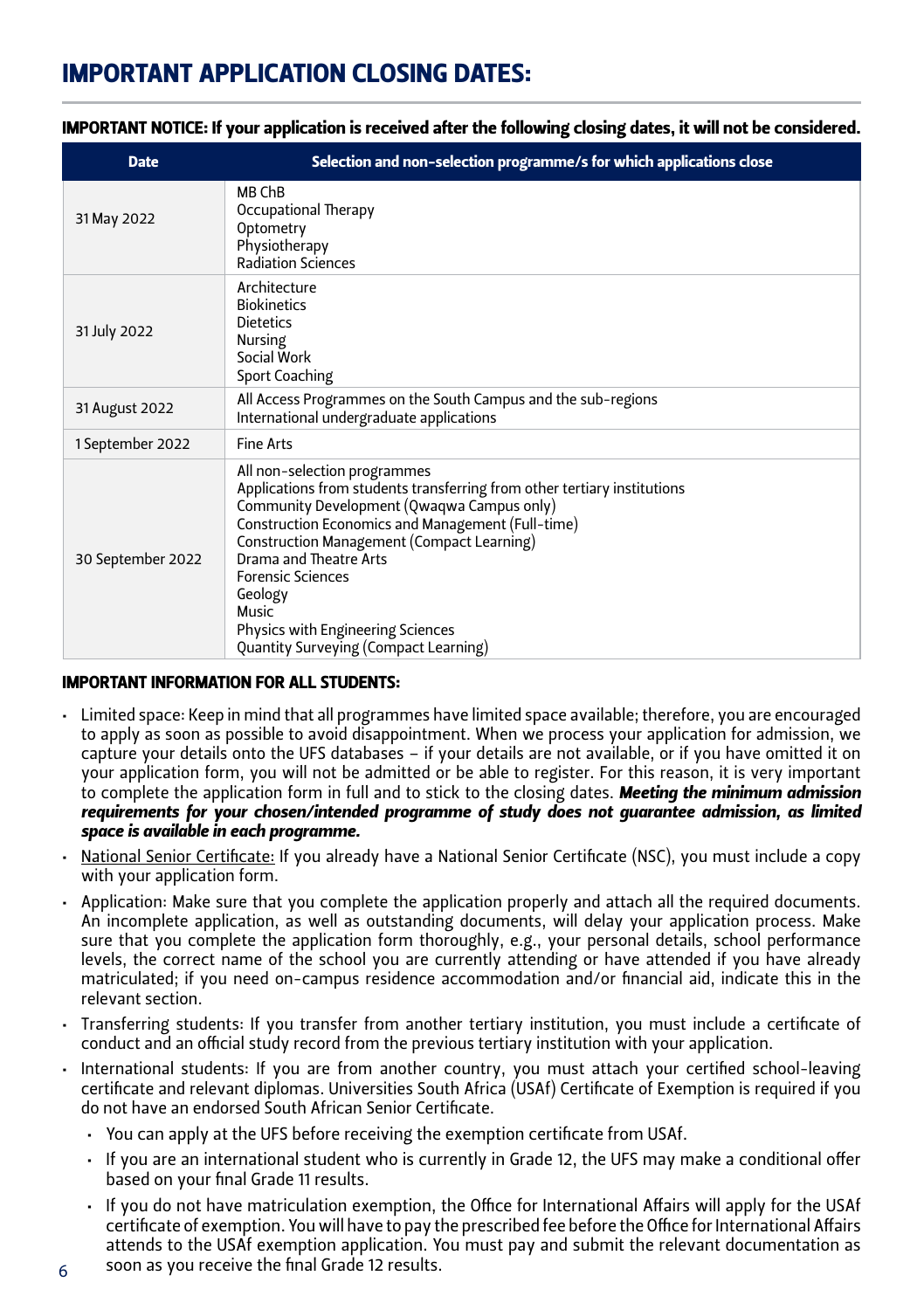# ADMISSION TO STUDY AT THE UFS

*Academic excellence is what the UFS is about – the higher your AP score, the better your chances of being chosen and finally admitted to study. Meeting the minimum admission requirements for your chosen/ intended programme of study does not guarantee selection and admission, as all programmes have a limited number of spaces available. Applicants with the highest AP scores are chosen first, and the admission continues until all spaces have been filled. If you do not meet the minimum admission requirements for your intended/chosen programme of study, you will not be selected. Consult the faculty-specific admission requirements for all the programmes you qualify for and apply for the two programmes that best fit your personality, purpose, and passion.*



You will be **CONDITIONALLY ADMITTED** based on your Grade 11 or equivalent results, subject to you meeting all the minimum requirements for the intended programme of study. Please note that conditional admission is not applicable to all the selection programmes in the Faculty of Health Sciences.

Your FINAL ADMISSION to the programme of your choice will depend on your final Grade 12 results. You will be notified of the university's admission decision immediately after your final Grade 12 results have been released by the Department of Education. Therefore, it is your responsibility to ensure that your contact details on your application form are correct.

#### Pay attention to the following important information:

- • The UFS reserves the right to change the minimum requirements of each programme or any other information without notifying you.
- • There are specific admission requirements that you should meet if you want to study at any South African university. If you finished school in or after 2008 and have a National Senior Certificate (NSC), you need to have a performance level of at least 4 (50%) in four (4) of the seven (7) subjects included in your NSC subject package.
- • All admission requirements apply to first-year students in 2023.
- • Admission to study at the UFS is dependent on the following:
	- • Your application should meet all the minimum requirements for the programme
	- The programme must have available space and capacity to admit students
	- • You have to submit valid school results with your application
- • Applications for all non-selection programmes close on 30 September 2022.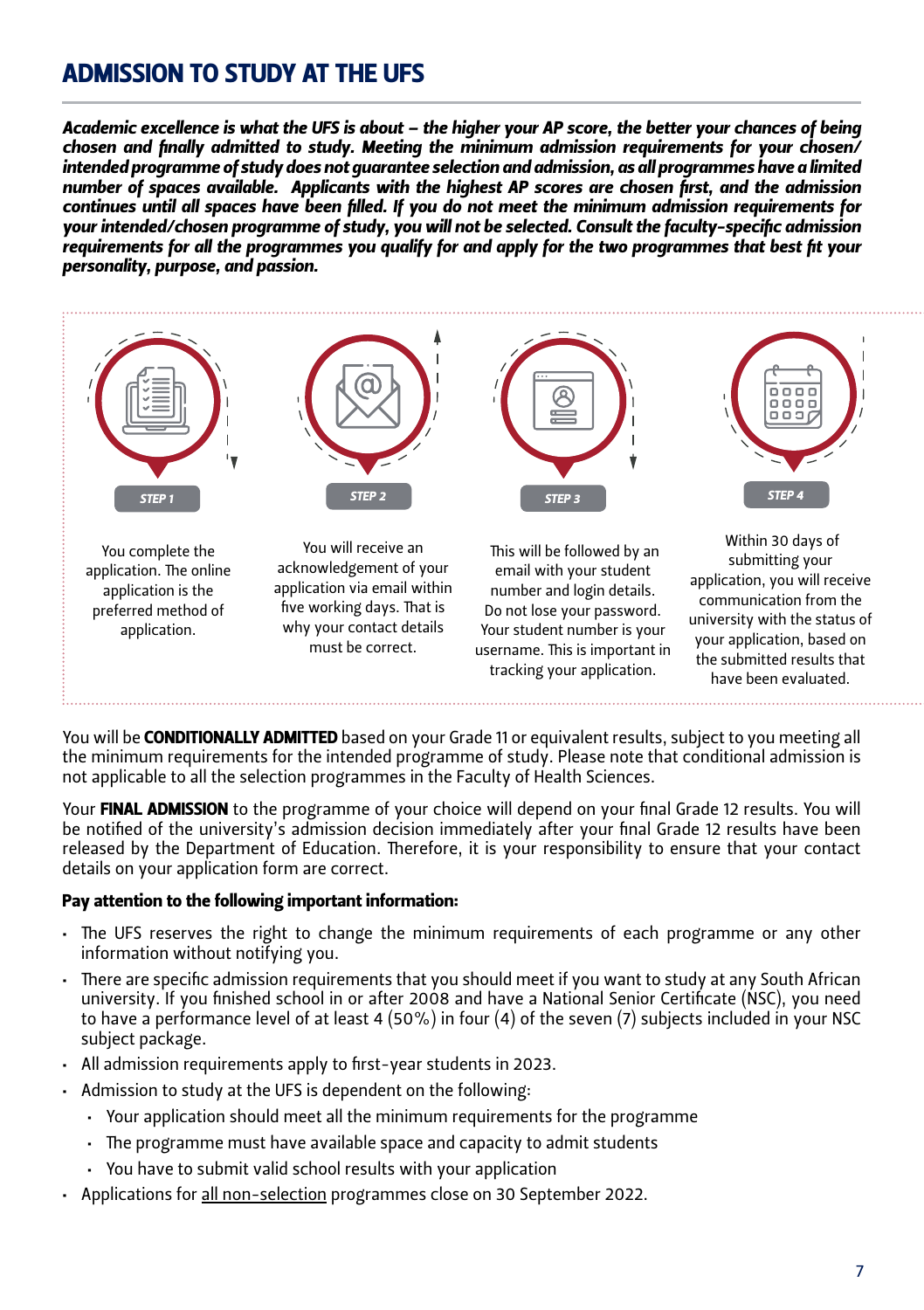An admission point (AP) consisting of seven levels is used. Points will be awarded for six academic modules. Note: No points will be awarded for achievement levels lower than 30%:

| <b>Percentage</b> $7(90-100\%)$ $7(80-89\%)$ 6(70-79%) 5(60-69%) 4(50-59%) 3(40-49%) 2(30-39%) |  |  |  |
|------------------------------------------------------------------------------------------------|--|--|--|
|                                                                                                |  |  |  |

One point is awarded for Life Orientation (LO) from achievement Level 5 (60%) or higher.

# GENERAL ADMISSION REQUIREMENTS

For the mainstream programmes offered in the faculty, you require:

- • National Senior Certificate
- • Minimum AP of at least 28
- Language of instruction on minimum Level 4 (50%)

# CONFIDENTIALITY CLAUSE

The UFS confirms that all personal information provided on your application form will be treated confidentially and will not be sold to a third party or used for commercial or related purposes.

The UFS further confirms that your personal information will only be used for purposes relating to your potential relationship with the UFS as a student, including, but not limited to the processing of your application to study at the UFS, effecting registration at the UFS, and for any communication purposes related to your application and/or registration to study at the UFS.

# DISCLAIMER – IMPORTANT NOTICE

Kindly take note that this faculty programme booklet is aimed at prospective undergraduate students wishing to apply for a place at the University of the Free State (UFS) and who wish to start their studies at the UFS during the 2023 academic year. The faculty programme booklet accordingly describes and outlines the programmes and services offered by the UFS, as well as the minimum admission requirements for each programme, but must be read in conjunction with the policies, rules, and regulations of the UFS (as may be amended from time to time). In order to be considered for selection in a programme, an applicant is required to comply with the programme's minimum admission criteria in respect of the total AP score, subjectspecific requirements (as determined per programme), and faculty/department-specific requirements. However, due to limited space, fulfilling all the minimum entry (admission) requirements does not guarantee acceptance to study at the UFS, or admission to any particular programme offered by the UFS.

The UFS makes every effort to ensure that the information provided in this faculty programme booklet is accurate and up to date at the time of going to press. However, it may be necessary for the UFS to make some changes to the information presented in the faculty programme booklet following publication – for example, where it is necessary to reflect changes in policy, practice, or theory, or if an accrediting body necessitates requirements to be amended. Furthermore, certain programmes may only be offered if there are a sufficient number of applicants.

The UFS undertakes to implement all reasonable steps to provide the services (including, but not limited to, presentation of the programmes) described in the faculty programme booklet. However, it does not guarantee the provision of such services or the presentation of any or all programmes described herein. Should circumstances beyond the control of the UFS interfere with its ability to provide the services or presentation of any programme described herein, the UFS undertakes to use all reasonable measures to minimise any disruption to the services.

Furthermore, the UFS reserves the right to make amendments to admission requirements if and when necessary. It reserves the right to withdraw, wholly or in part, the delivery of programmes. Applicants and students in affected programmes will be informed before the commencement of their studies for the academic year concerned.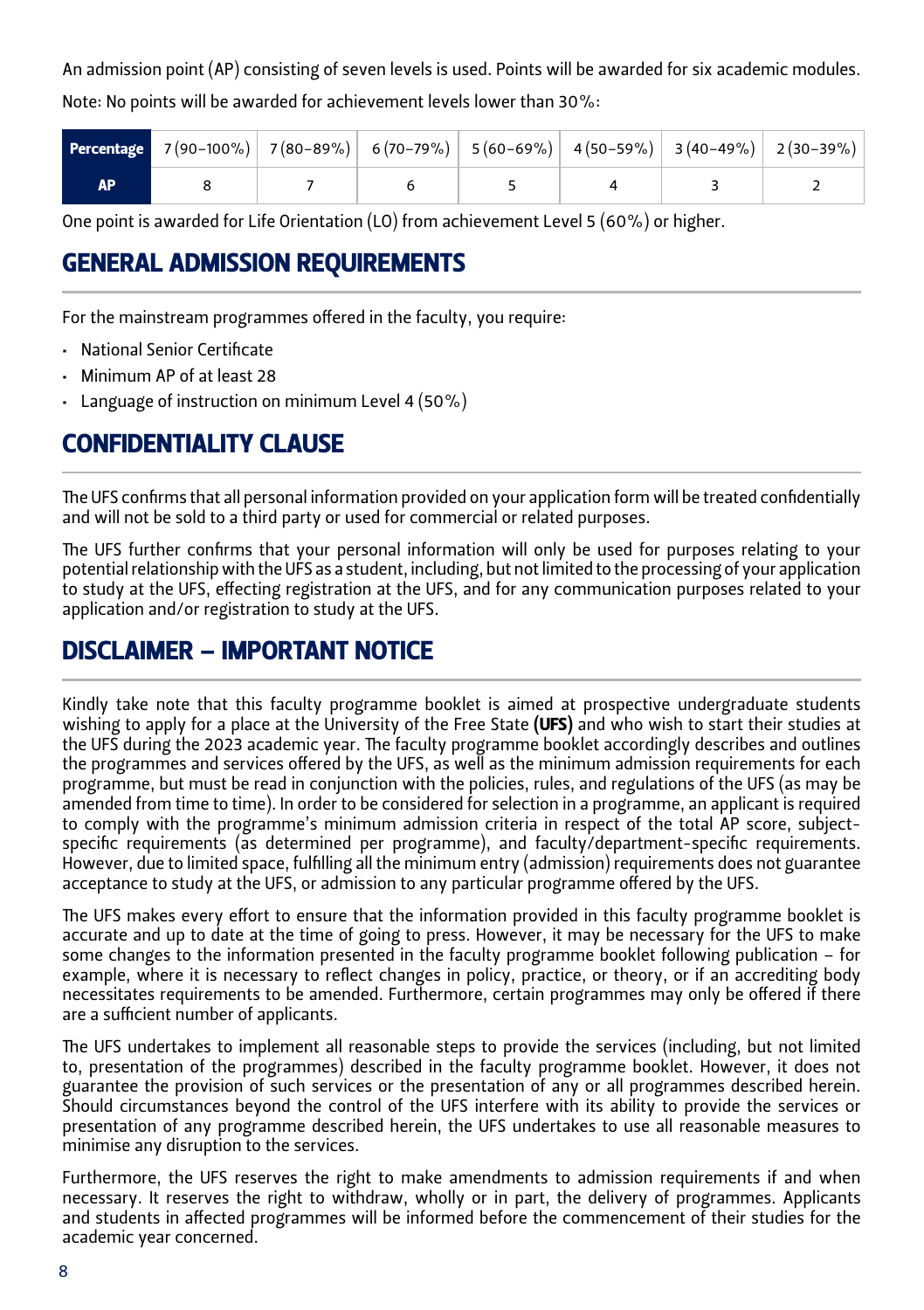#### **ABBREVIATIONS**

From this point forward, we will use these abbreviations instead of the full terms:

- • NSC: National Senior Certificate
- • AP: Admission Point
- **BC:** Bloemfontein Campus
- **QC: Owagwa Campus**
- SC: South Campus
- • AL: Academic Literacy Test (NBT)
- OL: Quantitative Literacy Test (NBT)
- **MT:** Mathematics Test (NBT)
- **N/A:** Not applicable

#### Note: The curricula of certain programmes are subject to change. Kindly study the faculty's 2023 Rulebook as the final source of programme and curriculum information.

The Faculty of Economic and Management Sciences offers programmes on all three UFS campuses, i.e., the Bloemfontein, South, and Owagwa Campuses.

### EXTENDED CURRICULUM PROGRAMMES

Prospective students who do not meet the minimum requirements to enrol for the above mainstream programmes, will be placed in the Extended Curriculum Programme (ECP) for BCom and BAdmin. Placement is subject to the availability of space.

The ECP is designed to equip students who do not meet the minimum requirements with the necessary competencies to be successful in their studies. Academic support and skills development are integrated with regular academic work. To be considered for placement in the ECP, prospective students have to apply for the mainstream programmes. Contact the faculty for more information on the study period and the curricula.

## PROGRAMMES IN PRIVATE SECTOR MANAGEMENT

Qualifications in Private Sector Management are offered in various fields of specialisation. All of these are accommodated within the Bachelor of Commerce (BCom) degree. This is a highly acclaimed and comprehensive basic degree in management and is aimed at careers in the fields of Economics and Management, particularly in the private sector, academic careers at universities and universities of technology, as well as teaching.

The Department of Economics and Finance has a proud history of UFS graduates accepted into the South African Reserve Bank's Graduate Development Programme. Several of our students have finished top of the class in the past five years.

Our graduates are employed by major local and international banks, the JSE, National Treasury, and the South African Reserve Bank.

A study done by Glacier (Sanlam) in 2018 on the performance of South African fund managers, revealed that the top performing fund managers over a running average of five years are former undergraduate students from the Department of Economics and Finance. In an attempt to understand South Africa's fund managers, the study found that although 2% of the top-performing fund managers hailed from the UFS, "the highest average performance over five years [for all fund managers] was generated by fund managers who attended the UFS [of 13,25%]". The Department of Economics and Finance contributes some of the best-trained graduates to the overall pool of fund managers. This confirms that the theoretical and practical training offered by the Department of Economics and Finance are exceptionally high.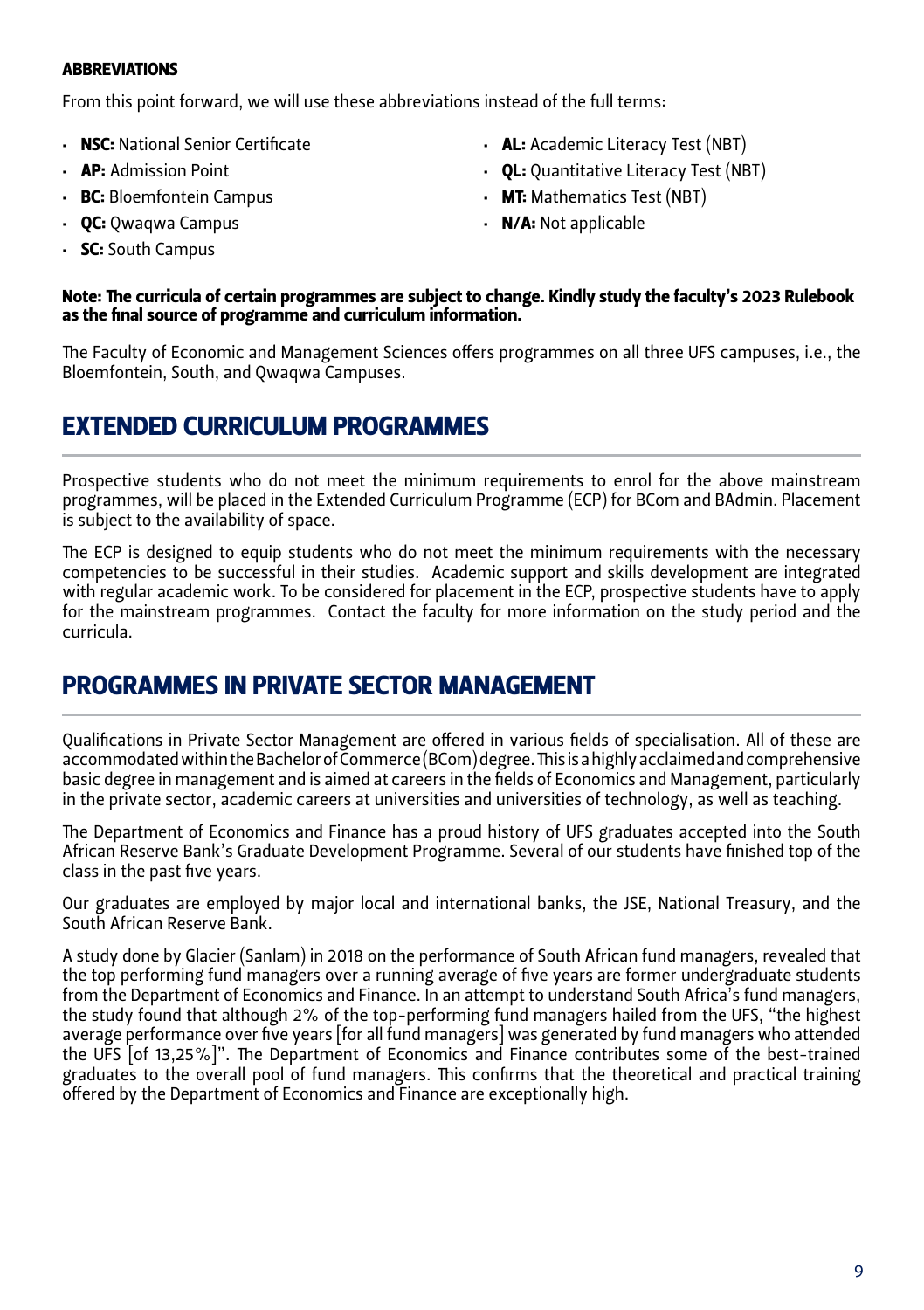#### THE FOLLOWING PROGRAMMES ARE PRESENTED ON THE BLOEMFONTEIN CAMPUS:

#### *Bachelor of Commerce (BCom)*

| <b>Programme Description</b>                                              |                              |    | <b>Minimum Admission Requirements</b> |                    |                          |           |
|---------------------------------------------------------------------------|------------------------------|----|---------------------------------------|--------------------|--------------------------|-----------|
| Programme                                                                 | Academic<br><b>Plan Code</b> | AP | English                               | <b>Mathematics</b> | Compulsory<br><b>NBT</b> | Campus    |
| <b>BCom</b>                                                               | BC630000                     | 28 | $4(50\%)$                             | $4(50\%)$          | AL, QL, MT               | <b>BC</b> |
| BCom with specialisation in<br>Economics                                  | BC630020                     | 28 | $4(50\%)$                             | $4(50\%)$          | AL, QL, MT               | BC        |
| BCom with specialisation in<br>Investment Management and<br>Banking       | BC630021                     | 28 | $4(50\%)$                             | $4(50\%)$          | AL, QL, MT               | <b>BC</b> |
| <b>BCom with specialisation</b><br>in Business and Financial<br>Analytics | BC638080                     | 34 | $4(50\%)$                             | $5(60\%)$          | AL, QL, MT               | <b>BC</b> |
| BCom with specialisation in<br><b>Marketing</b>                           | BC630010                     | 28 | $4(50\%)$                             | $3(40\%)$          | AL, QL, MT               | <b>BC</b> |
| BCom with specialisation in<br><b>Business Management</b>                 | BC630011                     | 28 | $4(50\%)$                             | $3(40\%)$          | AL, QL, MT               | <b>BC</b> |
| BCom with specialisation in<br>Human Resource Management                  | BC630030                     | 28 | $4(50\%)$                             | $3(40\%)$          | AL, QL, MT               | <b>BC</b> |
| BCom (Law)                                                                | BC637070                     | 33 | $4(50\%)$                             | $4(50\%)$          | AL, QL, MT               | BC        |

#### THE FOLLOWING PROGRAMMES ARE PRESENTED ON THE QWAQWA CAMPUS:

| <b>Programme Description</b>                             |                           |           | <b>Minimum Admission Requirements</b> |                    |                       |               |
|----------------------------------------------------------|---------------------------|-----------|---------------------------------------|--------------------|-----------------------|---------------|
| Programme                                                | <b>Academic Plan Code</b> | <b>AP</b> | English                               | <b>Mathematics</b> | <b>Compulsory NBT</b> | <b>Campus</b> |
| <b>BCom with specialisation</b><br>in General Management | OC630001                  | 28        | $4(50\%)$                             | $4(50\%)$          | AL, OL, MT            | 0C            |

# FIRST-YEAR MODULES/SUBJECTS

#### *BCom*

- • This is the general BCom option and is ideally suited for anyone who requires a basic degree in general management, but does not wish to specialise in a specific field.
- The student is therefore prepared for various careers in this broad field.
- • Specialisation may then follow at postgraduate level, if required.

| First academic year (compulsory modules)  |                                |  |
|-------------------------------------------|--------------------------------|--|
| <b>Business functions</b>                 | Introduction to macroeconomics |  |
| Economic systems and basic microeconomics | <b>Business dynamics</b>       |  |
| Accounting                                | General management             |  |
| Quantitative methods for business         | <b>UFSS1504</b>                |  |
| Academic literacy                         |                                |  |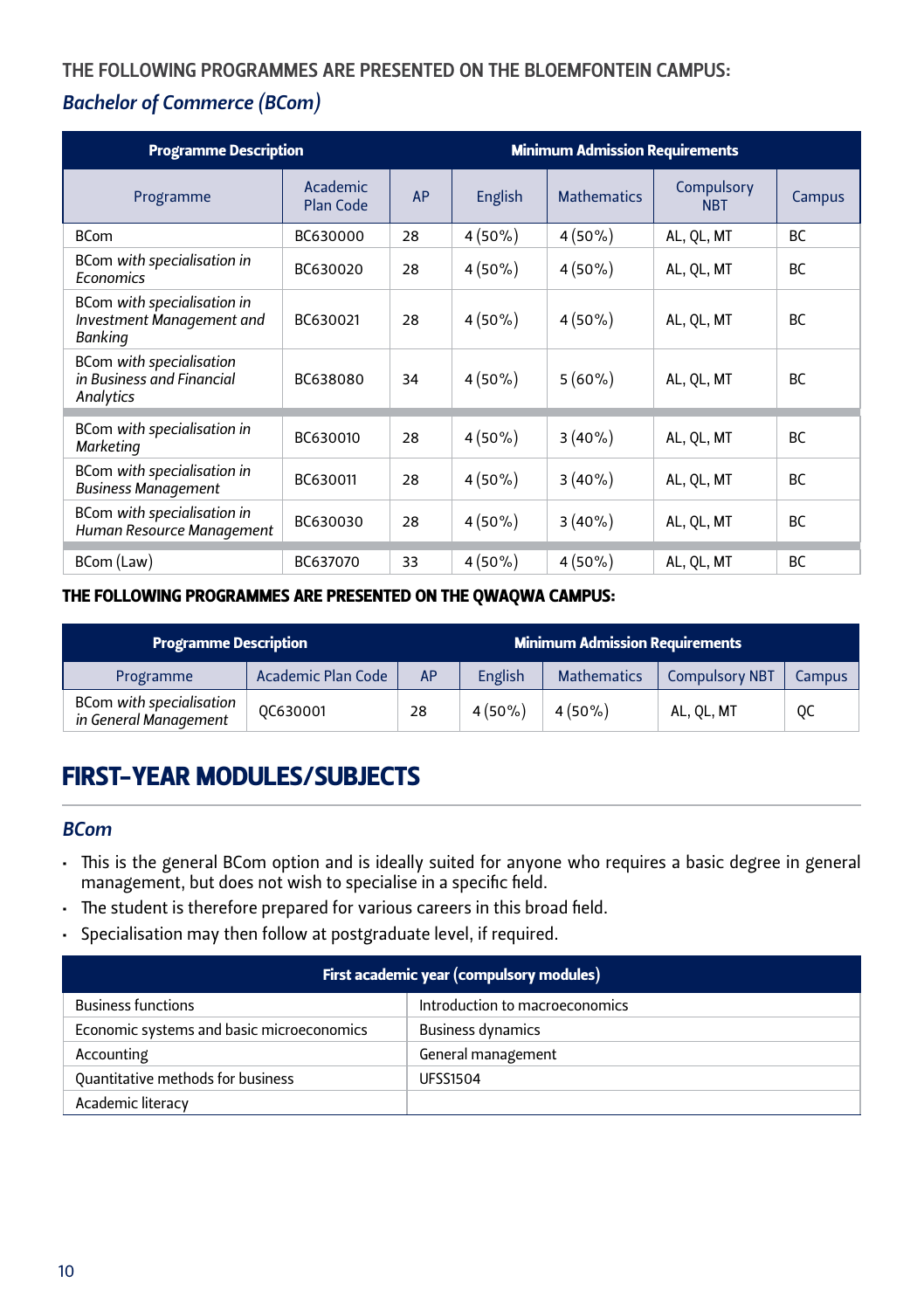| Second academic year (compulsory modules)                                            |                                           |  |  |  |
|--------------------------------------------------------------------------------------|-------------------------------------------|--|--|--|
| Introduction to human resource management                                            | Introduction to individual differences    |  |  |  |
| <b>Microeconomics</b>                                                                | Macroeconomics                            |  |  |  |
| Accounting                                                                           | Career psychology                         |  |  |  |
| Managerial accounting                                                                | Labour relations management               |  |  |  |
| Third academic year (compulsory modules)                                             |                                           |  |  |  |
| Strategic management                                                                 | Entrepreneurship                          |  |  |  |
| International economics                                                              | Small business management                 |  |  |  |
| Personal finance                                                                     | South African macroeconomic policy issues |  |  |  |
| Choose one subject field from:                                                       |                                           |  |  |  |
| Statistics for economics and<br>Accounting<br>introduction to mathematical economics |                                           |  |  |  |
| Performance management and organisational<br>psychology                              |                                           |  |  |  |

#### *BCom with specialisation in Economics*

- • This degree is aimed at people who wish to specialise in the field of Economics and who envisage working as an economist, economic policy analyst or forecaster, or who are interested in a career as a researcher in Economics, or as an academic economist.
- • With a postgraduate qualification in Economics in particular, a student is well placed for career opportunities in these fields, especially in large business enterprises, financial institutions or the public sector.

| First academic year (compulsory modules)  |                                                  |  |  |
|-------------------------------------------|--------------------------------------------------|--|--|
| Economic systems and basic microeconomics | Introduction to macroeconomics                   |  |  |
| <b>Business functions</b>                 | General management                               |  |  |
| Accounting                                | <b>Business dynamics</b>                         |  |  |
| Quantitative methods for business         | <b>UFSS1504</b>                                  |  |  |
| Academic literacy                         |                                                  |  |  |
| Second academic year (compulsory modules) |                                                  |  |  |
| Microeconomics                            | Macroeconomics                                   |  |  |
| Money and interest rates                  | Financial markets, instruments, and institutions |  |  |
| Introduction to human resource management | Entrepreneurship                                 |  |  |
| Introduction to individual differences    | Personal finances                                |  |  |
| Third academic year (compulsory modules)  |                                                  |  |  |
| International economics                   | South African macroeconomic policy issues        |  |  |
| Statistics for economics                  | Introduction to mathematical economics           |  |  |
| Investment management                     | Strategic management                             |  |  |
| Risk management in banking                |                                                  |  |  |

#### *BCom with specialisation in Investment Management and Banking*

- • This degree is aimed at people who are interested in a career in the banking sector, other financial institutions, or other fields in the financial sector.
- • The degree is also ideally suited for those students who wish to follow a career in the Reserve Bank (including monetary policy).
- • With a postgraduate qualification in Economics, a student is well equipped for any of these career opportunities.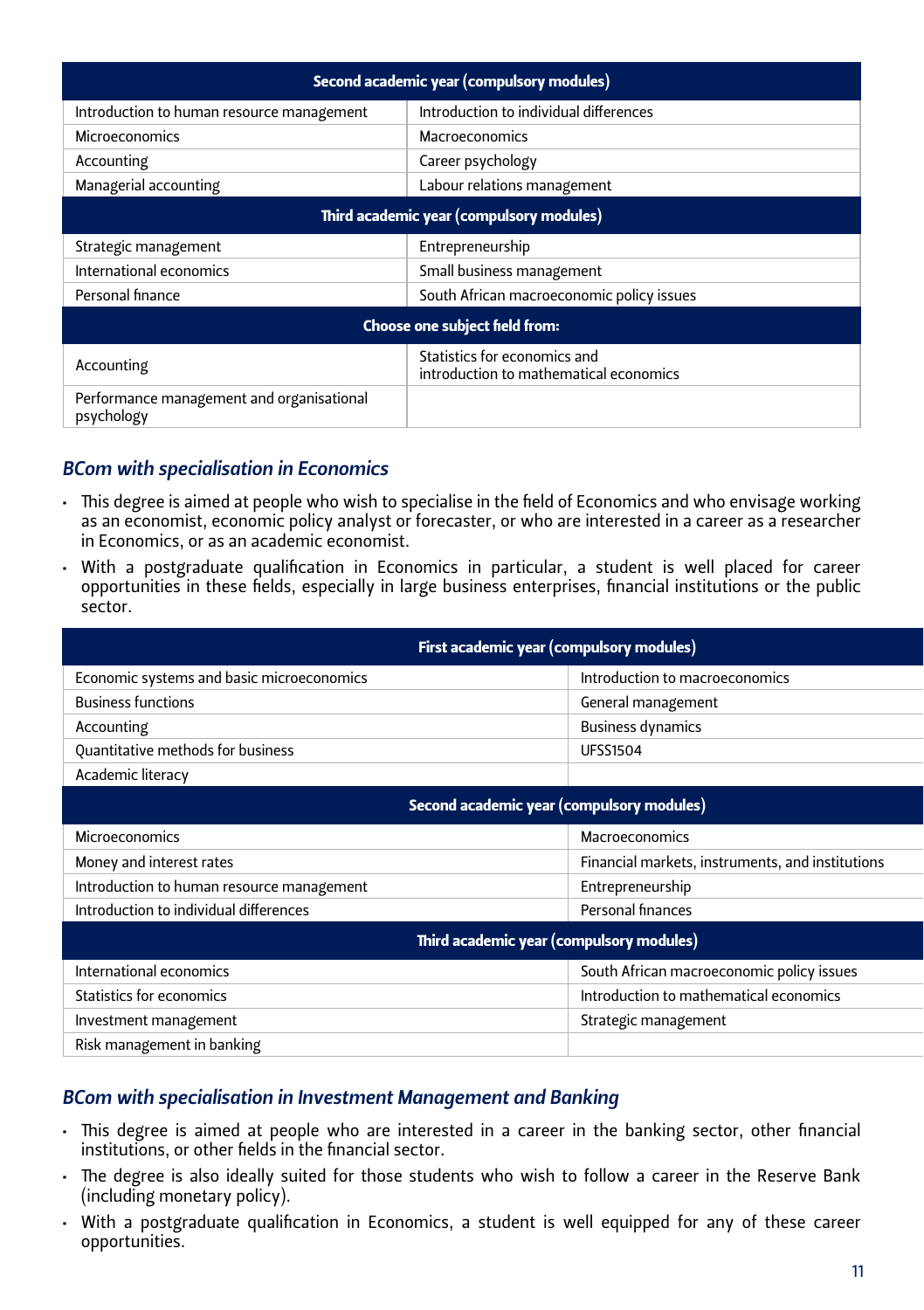| First academic year (compulsory modules)  |                                                  |  |  |  |
|-------------------------------------------|--------------------------------------------------|--|--|--|
| Economic systems and basic microeconomics | Quantitative methods for business                |  |  |  |
| <b>Business functions</b>                 | General management                               |  |  |  |
| Introduction to macroeconomics            | <b>UFSS1504</b>                                  |  |  |  |
| Accounting                                |                                                  |  |  |  |
| Academic literacy                         |                                                  |  |  |  |
| Second academic year (compulsory modules) |                                                  |  |  |  |
| Microeconomics<br>Macroeconomics          |                                                  |  |  |  |
| Introduction to human resource management | Entrepreneurship                                 |  |  |  |
| <b>Business ethics</b>                    | Financial markets, instruments, and institutions |  |  |  |
| Personal finance                          | Money and interest rates                         |  |  |  |
| Introduction to individual differences    |                                                  |  |  |  |
| Third academic year (compulsory modules)  |                                                  |  |  |  |
| International economics                   | Investment management                            |  |  |  |
| South African macroeconomic policy issues | Managerial finance                               |  |  |  |
| Introduction to mathematical economics    | Taxation                                         |  |  |  |

#### *BCom with specialisation in Marketing*

- • This degree is the ideal choice for students who wish to embark upon careers in the world of marketing management and international marketing.
- • A subsequent postgraduate qualification in Marketing Management offers good preparation for a career in the private sector.

Please note that the programme's curriculum is subject to change.

Risk management in banking Statistics for economics

| First academic year (compulsory modules)                             |                                               |  |  |  |
|----------------------------------------------------------------------|-----------------------------------------------|--|--|--|
| General management                                                   | Introduction to marketing                     |  |  |  |
| <b>Business functions</b>                                            | Introduction to information systems           |  |  |  |
| Basic financial management                                           | Marketing communication                       |  |  |  |
| Quantitative methods for business                                    | <b>UFSS1504</b>                               |  |  |  |
| Academic literacy                                                    | Systems infrastructure or brand communication |  |  |  |
| Second academic year (compulsory modules)                            |                                               |  |  |  |
| Personal selling                                                     | Strategic management                          |  |  |  |
| Economic systems and basic microeconomics<br>Supply chain management |                                               |  |  |  |
| Introduction to macroeconomics<br>Accounting                         |                                               |  |  |  |
| Labour relations management                                          | Personal finance                              |  |  |  |
| Third academic year (compulsory modules)                             |                                               |  |  |  |
| Digital marketing                                                    | Strategic marketing                           |  |  |  |
| Integrated marketing communication                                   | Relationship marketing                        |  |  |  |
| Microeconomics                                                       | Macroeconomics                                |  |  |  |
| Market research<br>Entrepreneurship                                  |                                               |  |  |  |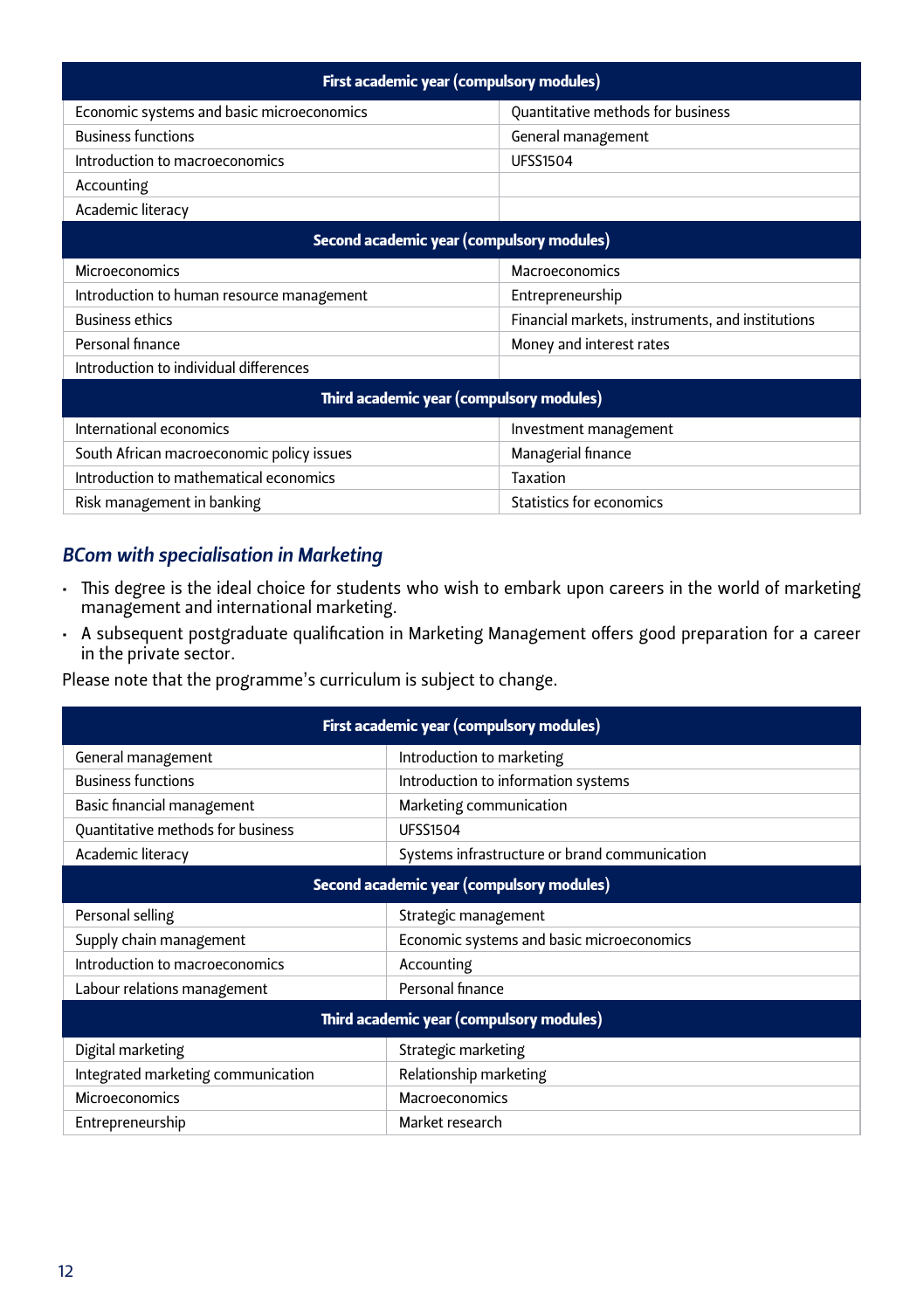#### *BCom with specialisation in Business Management*

- • This degree is ideally suited for students who wish to embark upon careers in the world of entrepreneurship and starting a new business.
- • A postgraduate qualification in Business Management offers good preparation for a career in the private sector.

| First academic year (compulsory modules)  |                                        |  |  |
|-------------------------------------------|----------------------------------------|--|--|
| <b>Business functions</b>                 | General management                     |  |  |
| <b>Business dynamics</b>                  | Commercial law                         |  |  |
| Quantitative methods for business         | Introduction to individual differences |  |  |
| <b>UFSS1504</b>                           | Academic literacy                      |  |  |
| Second academic year (compulsory modules) |                                        |  |  |
| Entrepreneurship<br>Innovation management |                                        |  |  |
| Accounting                                | Career psychology                      |  |  |
| Labour relations management               | Small business management              |  |  |
| Third academic year (compulsory modules)  |                                        |  |  |
| Strategic marketing                       | Strategic management                   |  |  |
| Digital marketing                         | Microeconomics                         |  |  |
| Macroeconomics                            | Performance management                 |  |  |
| Organisational psychology                 | Personal finance                       |  |  |

#### *BCom with specialisation in Business and Financial Analytics*

The focus of this programme is on the integration of quantitative methods for business (including Statistics), computer literacy, and computer-based business-orientated skills (such as Databases and Database Management Sciences) with the more traditional and foundational business education (i.e., Economics, Accounting, Business Management). This will allow graduates to function in a business environment where quantitative business skills and computer literacy are invaluable.

| First academic year (compulsory modules)                  |                                                        |  |  |  |  |
|-----------------------------------------------------------|--------------------------------------------------------|--|--|--|--|
| Economics systems and basic microeconomics                | Programming and problem solving                        |  |  |  |  |
| <b>Business dynamics</b>                                  | Introduction to statistics                             |  |  |  |  |
| Accounting                                                | Introduction to macroeconomics                         |  |  |  |  |
| Calculus                                                  | Academic literacy                                      |  |  |  |  |
| Computer literacy                                         | <b>UFSS1504</b>                                        |  |  |  |  |
| Second academic year (compulsory modules)                 |                                                        |  |  |  |  |
| Microeconomics                                            | <b>Macroeconomics</b>                                  |  |  |  |  |
| Money and interest rates                                  | Financial instruments, markets, and institutions       |  |  |  |  |
| Multiple regression analysis and time series analysis     | General management                                     |  |  |  |  |
| Introduction to databases and database management systems | Multiple regression: Variance and time series analysis |  |  |  |  |
| Third academic year (compulsory modules)                  |                                                        |  |  |  |  |
| Investment management                                     | Risk management in banking                             |  |  |  |  |
| Strategic management                                      | Data analytics for business                            |  |  |  |  |
| Introduction to data analytics for business               |                                                        |  |  |  |  |
| Accounting                                                |                                                        |  |  |  |  |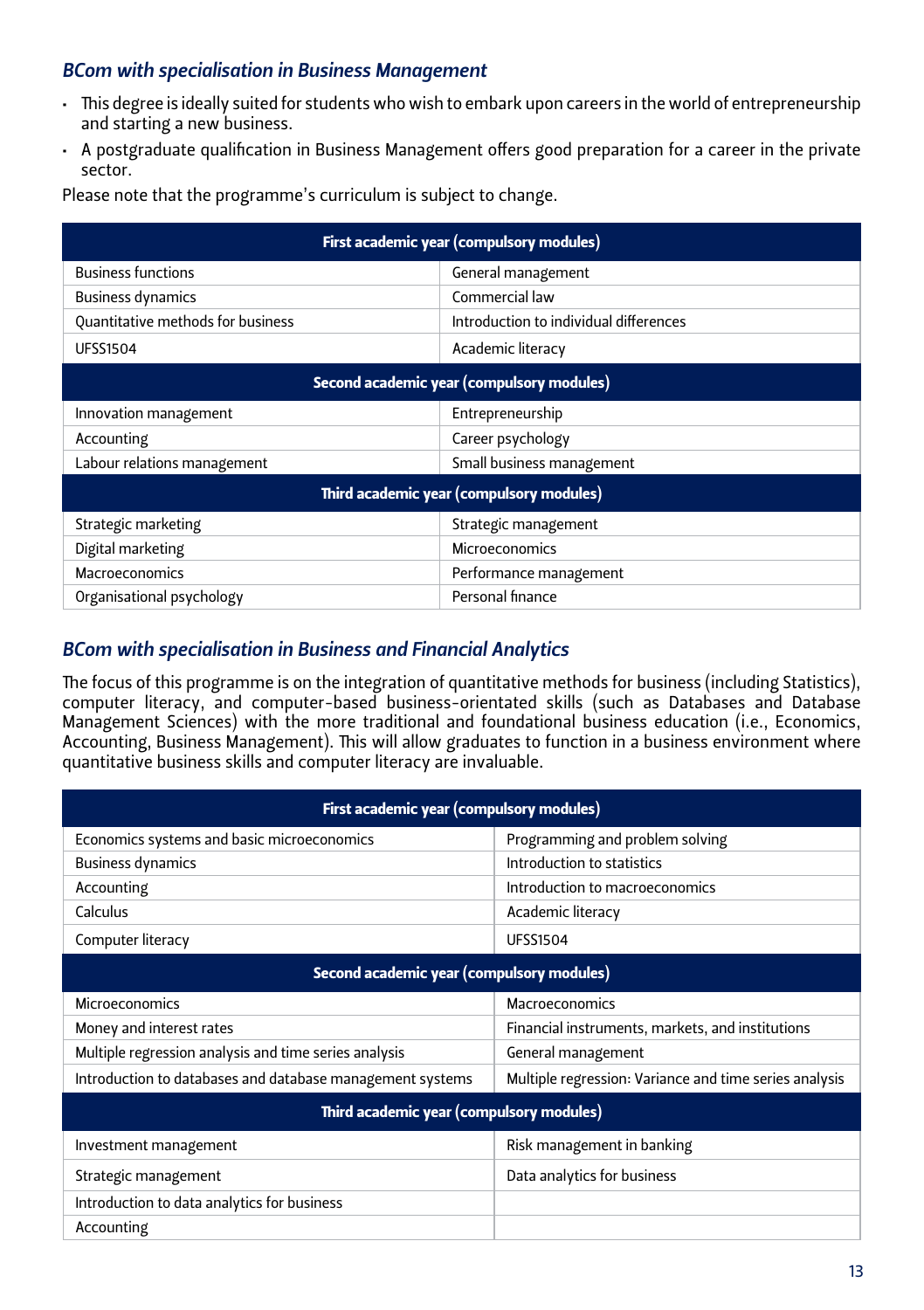#### *BCom with specialisation in Human Resource Management*

- • This option is ideally suited for anyone who wishes to enter a career in human resource management, marketing, labour relations or organisational development.
- Postgraduate qualifications in Industrial Psychology allow students to further specialise in Career Psychology, Labour Relations or Human Resource Management.

| First academic year (compulsory modules)  |                                                                                              |  |  |  |
|-------------------------------------------|----------------------------------------------------------------------------------------------|--|--|--|
| Introduction to human resource management | Introduction to individual differences                                                       |  |  |  |
| Psychology                                | Personal finance                                                                             |  |  |  |
| <b>Business calculations</b>              | <b>UFSS1504</b>                                                                              |  |  |  |
| Academic literacy                         |                                                                                              |  |  |  |
| Second academic year (compulsory modules) |                                                                                              |  |  |  |
| Career psychology                         | Psychology                                                                                   |  |  |  |
| Labour relations management               | Personal finance                                                                             |  |  |  |
| General management                        | <b>Business dynamics</b>                                                                     |  |  |  |
| Economics or accounting                   | Quantitative methods for business                                                            |  |  |  |
|                                           | Third academic year (compulsory modules)                                                     |  |  |  |
| Organisational psychology                 | Applied research for human resource management and<br>introduction to individual differences |  |  |  |
| Strategic management                      | Training management                                                                          |  |  |  |
| Psychology                                | Performance management                                                                       |  |  |  |

#### *BCom (Law)*

- • This degree is aimed at students who intend to follow a career in law, and who wish to equip themselves as attorneys, advocates or legal advisers at financial institutions and other business enterprises.
- • This qualification is also for students who wish to follow careers in the business world and who wish to equip themselves with a basic knowledge of the law.
- • An excellent option is to proceed from this degree to LLB studies.
- Please note that the programme's curriculum is subject to change.

| First academic year (compulsory modules)           |                                    |  |  |  |
|----------------------------------------------------|------------------------------------|--|--|--|
| Economic systems and basic microeconomics          | Introduction to macroeconomics     |  |  |  |
| Legal foundations of SA law                        | Academic literacy                  |  |  |  |
| Accounting and accounting for the legal profession | Constitutional law                 |  |  |  |
| <b>UFSS 1504</b>                                   | Law of persons                     |  |  |  |
| <b>Business functions</b>                          | <b>Business dynamics</b>           |  |  |  |
|                                                    | General management                 |  |  |  |
| Second academic year (compulsory modules)          |                                    |  |  |  |
| Microeconomics                                     | Consumer protection and credit law |  |  |  |
| Criminal law                                       | Accounting                         |  |  |  |
| Macroeconomics                                     | Family law                         |  |  |  |
| Labour law                                         | English for law                    |  |  |  |
| Law of contract                                    | Personal finance                   |  |  |  |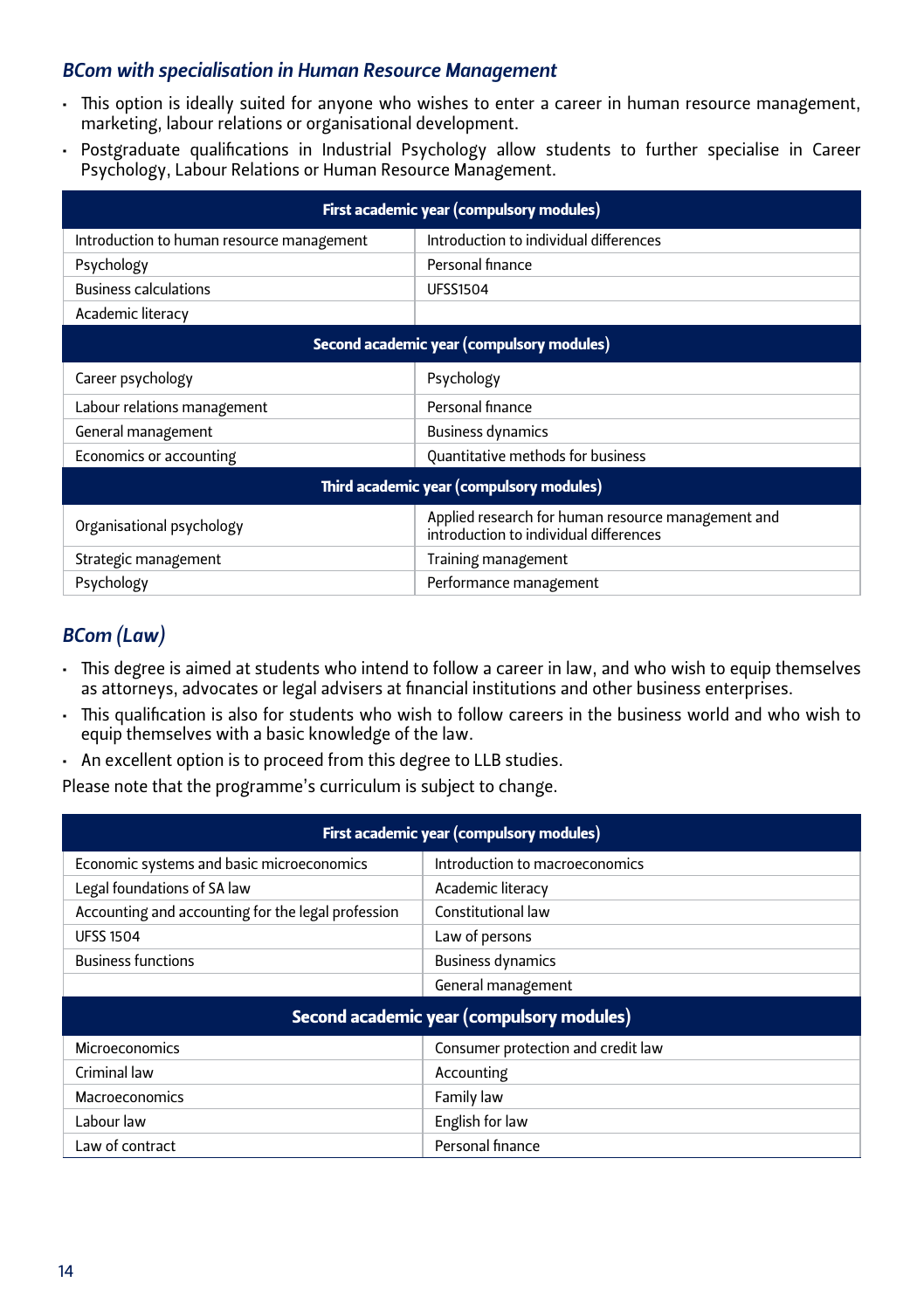| Third academic year (compulsory modules) |                                                                                                                                                 |  |  |  |
|------------------------------------------|-------------------------------------------------------------------------------------------------------------------------------------------------|--|--|--|
| Law of delict                            | Entrepreneurship                                                                                                                                |  |  |  |
| Law of succession and administration     | Strategic management and small business management OR<br>International economics and South African macroeconomic policy<br>issues OR Accounting |  |  |  |
| Law of business entities                 | Law of civil procedure                                                                                                                          |  |  |  |
| Law of things                            | Law of evidence                                                                                                                                 |  |  |  |

# PROGRAMMES IN PUBLIC SECTOR MANAGEMENT

The faculty continuously strives to align theory with practice. The majority of academics in the Department of Public Sector Management have work experience in the public sector and are therefore experienced in the practice as well as the theory of the discipline.

We keep classroom activities and discussions exciting and meaningful. Current public administration practitioners, such as representatives from the Independent Electoral Commission (IEC), Mangaung Metropolitan Municipality, Free State Legislature, Public Protector, ESKOM as well as the Public Service Commission, often present guest lectures to our students. This means that Public Administration students are regularly exposed to not only the best academics, but also practitioners in the discipline.

Possible career opportunities: National government, provincial government, local government, state corporations.

#### THE BAdmin PROGRAMME IS PRESENTED ON THE BLOEMFONTEIN CAMPUS AND ON THE QWAQWA CAMPUS

#### *Public Sector Management: Bachelor of Administration (BAdmin)*

| <b>Programme Description</b> |                              |           | <b>Minimum Admission Requirements</b> |                       |          |
|------------------------------|------------------------------|-----------|---------------------------------------|-----------------------|----------|
| Programme                    | <b>Academic Plan</b><br>Code | <b>AP</b> | English                               | <b>Compulsory NBT</b> | Campus   |
| <b>BAdmin</b>                | BC634040<br>QC634040         | 28        | $4(50\%)$                             | AL, QL                | BC<br>oc |

# FIRST-YEAR MODULES/SUBJECTS

#### *BAdmin*

The BAdmin degree is a specialised degree aimed at a career in the public sector, parastatal institutions, and non-governmental organisations. It is structured around Public Management and Municipal Management, with a choice of relevant ancillary modules.

| First academic year (compulsory modules)        |                                                |  |  |  |
|-------------------------------------------------|------------------------------------------------|--|--|--|
| Public administration and management theories   | Public administration and management in action |  |  |  |
| Human resource management for the public sector | <b>UFSS1504</b>                                |  |  |  |
| Introduction to human resource management       | Introduction to individual differences         |  |  |  |
| Calculations for public managers                | Political science                              |  |  |  |
| Academic literacy                               |                                                |  |  |  |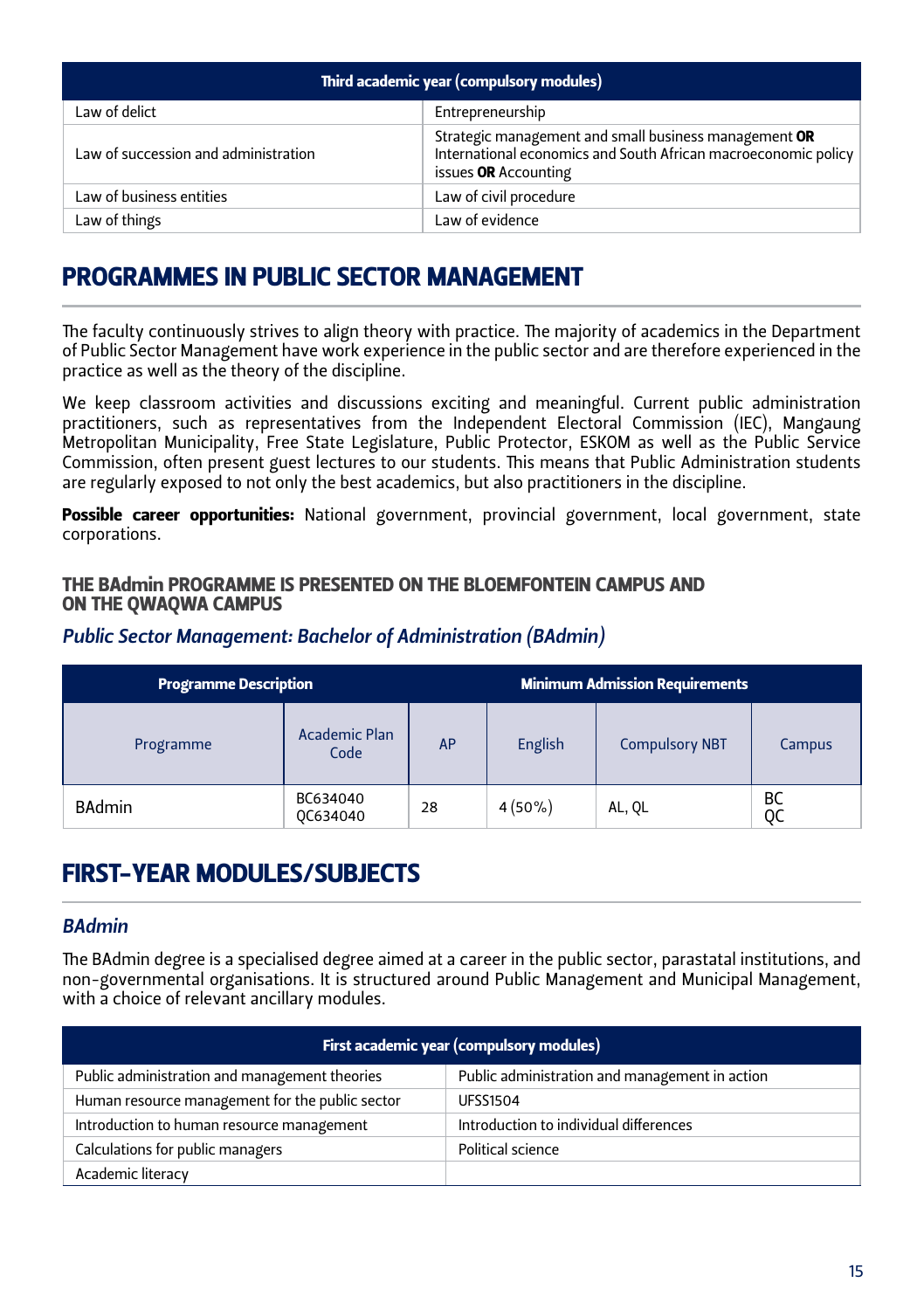| Second academic year (compulsory modules)                                            |                                                         |  |  |  |
|--------------------------------------------------------------------------------------|---------------------------------------------------------|--|--|--|
| Micro- and macro-organisational analysis                                             | Introduction to South African local government          |  |  |  |
| Monitoring and evaluation in the public sector                                       | Supply chain management                                 |  |  |  |
| Personal finance                                                                     | The local government policy and legislative environment |  |  |  |
| <b>Choose one subject field from:</b>                                                |                                                         |  |  |  |
| Career psychology and labour relations management OR Political science (two modules) |                                                         |  |  |  |
| Third academic year (compulsory modules)                                             |                                                         |  |  |  |
| Public financial management                                                          | Municipal finances                                      |  |  |  |
| Contemporary issues in local government                                              | Public policy administration and management             |  |  |  |
| Public administration and management law                                             |                                                         |  |  |  |
| Choose one subject field from:                                                       |                                                         |  |  |  |
| Political science OR Organisational psychology and performance management            |                                                         |  |  |  |

# PROGRAMMES IN THE TRAINING OF ACCOUNTANTS

The SA Institute of Chartered Accountants (SAICA) has awarded the UFS BAcc programme the highest possible rating. The other Accountancy programmes are accredited by the SA Institute of Professional Accountants, the Association of Chartered Certified Accountants, and the Chartered Institute of Management Accountants – all the leading professional accounting bodies operating in South Africa. Our staff maintains close links with these professional bodies and with professional service firms, which facilitate the relevance of our qualifications and the employability of our graduates.

Our unique INTRABAS programme aims to further enhance the pass rates and employability of our Accounting graduates through interventions such as small-group discussions and mentoring, soft-skills workshops, guest speakers from the industry and the profession, and direct workplace exposure.

Possible career opportunities: Commercial and financial accountant, chartered accountant, credit manager, tax consultant/specialist, financial manager, economist, bookkeeper.

Qualifications in Accounting can be obtained in the following Bachelor of Accounting (BAcc) or BCom (Accounting) degrees.

| <b>Programme Description</b>                                                                                                                                                                                                                                                                                                                                                                 |                       | <b>Minimum Admission Requirements</b>                   |                               |           |                          |           |  |
|----------------------------------------------------------------------------------------------------------------------------------------------------------------------------------------------------------------------------------------------------------------------------------------------------------------------------------------------------------------------------------------------|-----------------------|---------------------------------------------------------|-------------------------------|-----------|--------------------------|-----------|--|
| Programme                                                                                                                                                                                                                                                                                                                                                                                    | Academic Plan<br>Code | <b>AP</b>                                               | <b>Mathematics</b><br>English |           | Compulsory<br><b>NBT</b> | Campus    |  |
| <b>BAcc</b>                                                                                                                                                                                                                                                                                                                                                                                  | BC636060              | 34                                                      | $4(50\%)$                     | $5(60\%)$ | AL, QL, MT               | <b>BC</b> |  |
| The BAcc degree is aimed at those aspiring to be chartered accountants (SA).<br>Students must pass the EFIN1614 module in order to continue with the EFIN1624 module and the BAcc programme in the<br>second semester. If a student fails to do so, he/she will be converted to the BCom (Accounting) programme in the second<br>semester.                                                   |                       |                                                         |                               |           |                          |           |  |
| <b>BCom</b><br>(Accounting)                                                                                                                                                                                                                                                                                                                                                                  | BC635050              | $4(50\%)$<br>$4(50\%)$<br>AL, QL, MT<br><b>BC</b><br>28 |                               |           |                          |           |  |
| The BCom (Accounting) degree is aimed at the general accountancy professions (including SAIPA, ACCA, and CIMA).<br>Students who complete the BCom (Accounting) degree and still wish to pursue the chartered accountancy route, will first<br>have to complete the PGDip (GA) or BComHons (Acc) - whereafter they will be eligible to register for the PGDip (CA) or<br><b>BAcc Honours.</b> |                       |                                                         |                               |           |                          |           |  |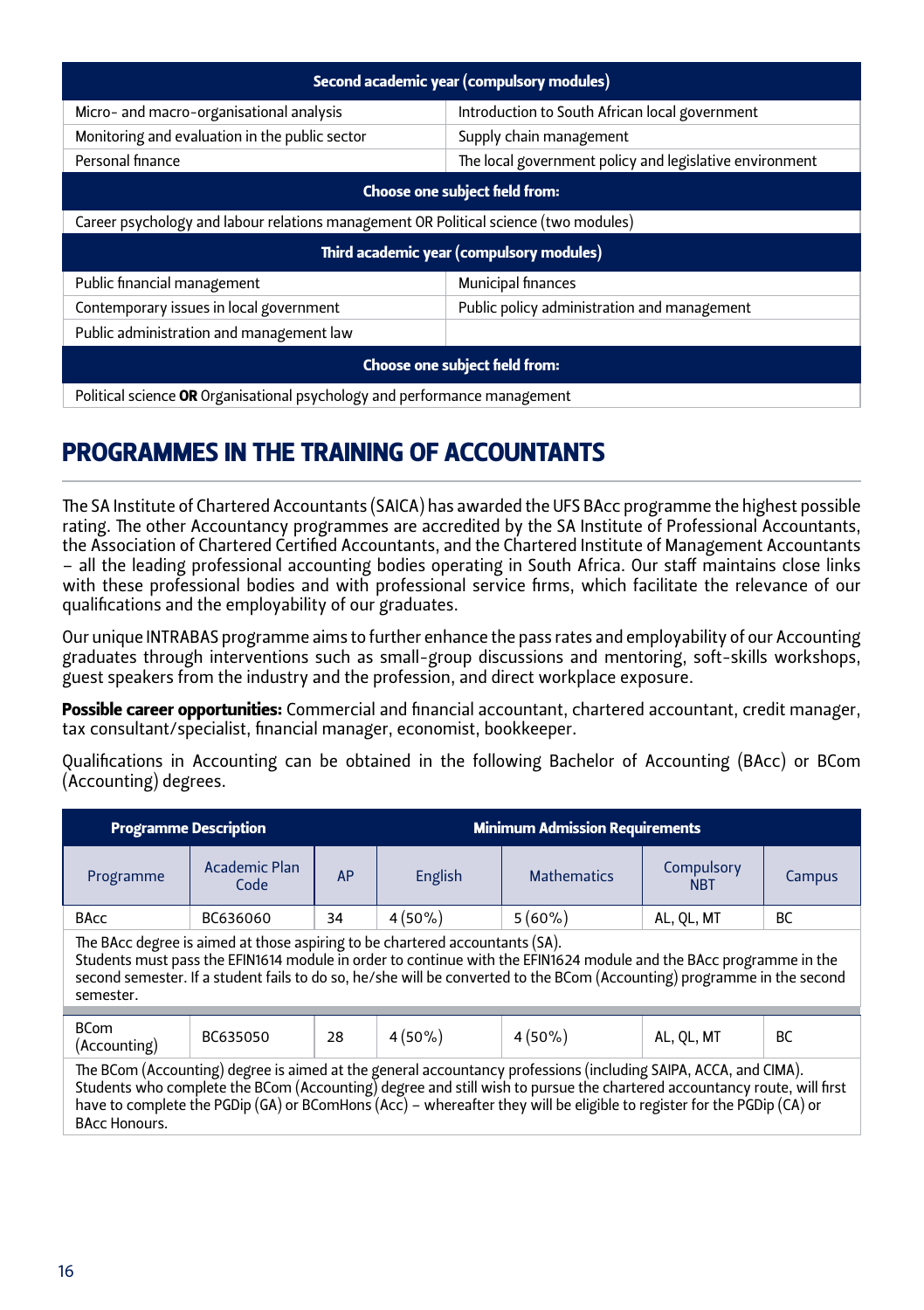# FIRST-YEAR MODULES/SUBJECTS

#### *BAcc*

- The BAcc degree is designed for students who wish to qualify as chartered accountants (CA).
- • This degree is followed by a BAcc Honours degree, after which students can proceed with the external professional examinations of SAICA, which lead to registration as a CA.
- • Subsequent postgraduate qualifications are also available in Taxation or Management Accounting.

| First academic year (compulsory modules)       |                                                |  |  |  |  |
|------------------------------------------------|------------------------------------------------|--|--|--|--|
| Financial accounting                           | Commercial law                                 |  |  |  |  |
| Economic systems and basic microeconomics      | Introduction to macroeconomics                 |  |  |  |  |
| General management                             | Information and digital environment accounting |  |  |  |  |
| Quantitative methods for business              | <b>Business functions</b>                      |  |  |  |  |
| Academic literacy                              | <b>UFSS1504</b>                                |  |  |  |  |
| Second academic year (compulsory modules)      |                                                |  |  |  |  |
| Financial accounting                           | Taxation                                       |  |  |  |  |
| Managerial accounting                          | Accountancy environment                        |  |  |  |  |
| Strategic management                           | Managerial finance                             |  |  |  |  |
| Auditing and corporate governance              | <b>Business ethics</b>                         |  |  |  |  |
| Third academic year (compulsory modules)       |                                                |  |  |  |  |
| Financial accounting                           | Auditing and corporate governance              |  |  |  |  |
| Managerial accounting and financial management | Taxation                                       |  |  |  |  |

## *BCom (Accounting)*

- • BCom (Accounting) focuses on the profession of commercial and financial accountant (CFA).
- Students who wish to become chartered accountants must register for the BAcc degree.
- • Subsequent postgraduate qualifications are also available in Taxation or Management Accounting.

| First academic year (compulsory modules)  |                                                    |  |  |  |
|-------------------------------------------|----------------------------------------------------|--|--|--|
| Accounting                                | Introduction to macroeconomics                     |  |  |  |
| Economic systems and basic microeconomics | General management                                 |  |  |  |
| Quantitative methods for business         | <b>Business functions</b>                          |  |  |  |
| Academic literacy                         | <b>UFSS1504</b>                                    |  |  |  |
| Second academic year (compulsory modules) |                                                    |  |  |  |
| Accounting                                | <b>Business ethics</b>                             |  |  |  |
| Commercial law                            | Taxation                                           |  |  |  |
| Accounting environment                    | Information and digital environment for accounting |  |  |  |
| Managerial accounting                     |                                                    |  |  |  |
|                                           | Third academic year (compulsory modules)           |  |  |  |
| Accounting                                | Taxation                                           |  |  |  |
| Managerial accounting                     | Accountancy environment                            |  |  |  |
| Strategic management                      | Managerial finance                                 |  |  |  |
| Auditing and corporate governance         |                                                    |  |  |  |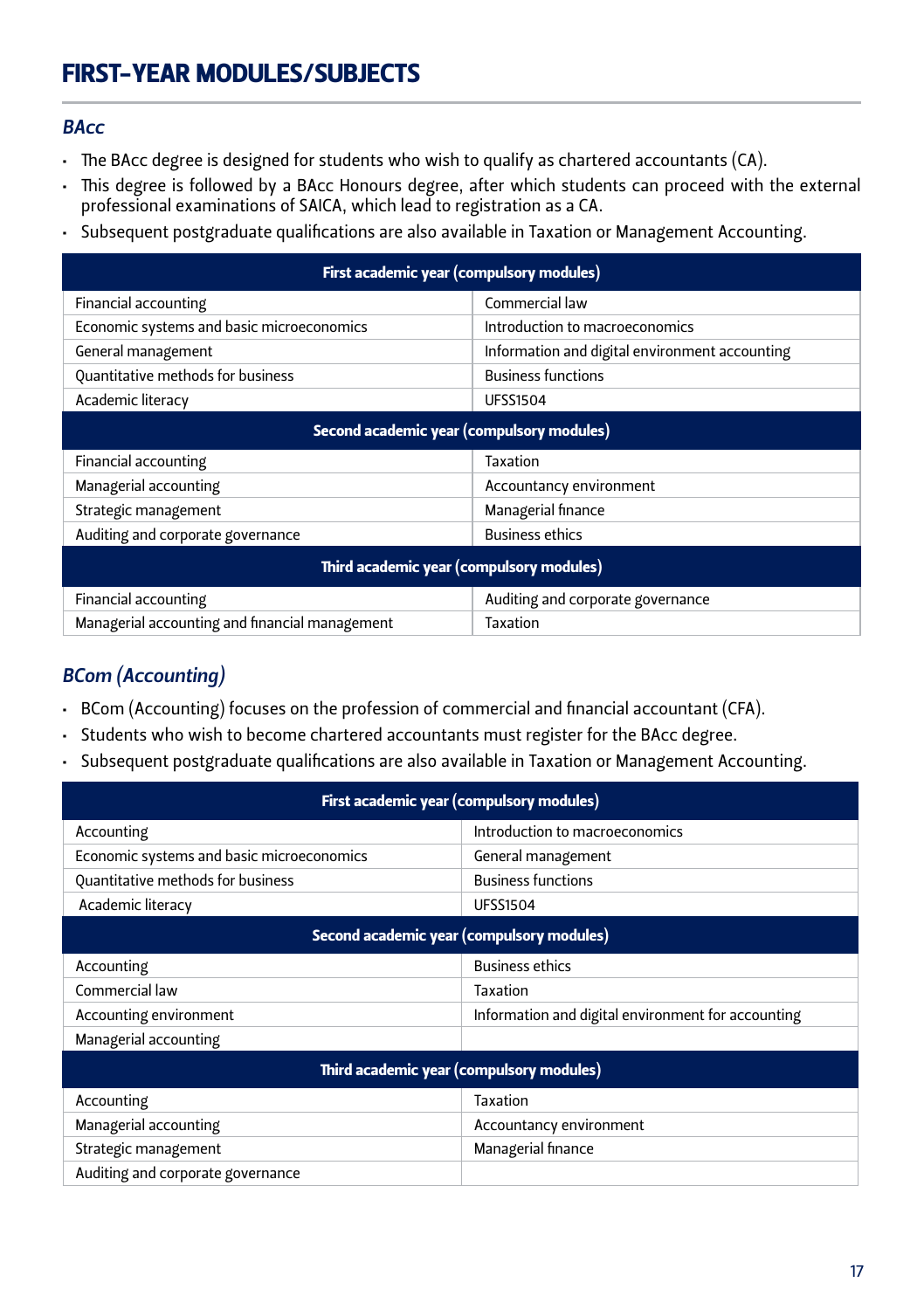# ACCESS PROGRAMMES (AP)

The faculty offers both Higher Certificates and University Preparation Programmes within the AP.

# HIGHER CERTIFICATES

The Higher Certificates in Economic and Management Sciences (EMS) Foundation Development and Access will specifically focus, apart from the foundational subjects, on introductory knowledge in terms of various fields of studies in Human Resource Management, Business Management, Public Administration, and Political Science, depending on the electives chosen. This HCert (EMS Foundation Development and Access) addresses the post-school education and training needs of many deserving students who might not meet the current minimum requirements for entry into university studies.

After successful completion of the HCert (EMS Foundation Development and Access), students may articulate vertically to a cognate Advanced Certificate or Diploma at NQF Level 6 or a bachelor's degree such as the BCom or BAdmin (NQF Level 7) for which this HCert offers a foundational grounding.

| <b>Programme Description</b>                                              |                           |           | <b>Minimum Admission Requirements</b> |                    |        |  |
|---------------------------------------------------------------------------|---------------------------|-----------|---------------------------------------|--------------------|--------|--|
| Programme                                                                 | <b>Academic Plan Code</b> | <b>AP</b> | English                               | <b>Mathematics</b> | Campus |  |
| Higher Certificate in Economic and Management<br>Sciences: Commerce       | LC610000                  | 18        | $3(40\%)$                             | $2(30\%)$          | SC, QC |  |
| Higher Certificate in Economic and Management<br>Sciences: Administration | LC614000                  | 18        | $3(40\%)$                             |                    | SC, QC |  |

# UNIVERSITY PREPARATION PROGRAMME (UPP)

#### For more information, or to apply for the programme, contact:

Ms Lydia Moilwa: +27 51 505 1201/1362 | F: +27 51 505 1205 | accessinfo@ufs.ac.za

Ms Elsa van Staden: +27 51 505 1200 | accessinfo@ufs.ac.za

| <b>Programme Description</b>                             |                    |    |           | <b>Minimum Admission Requirements</b> |              |
|----------------------------------------------------------|--------------------|----|-----------|---------------------------------------|--------------|
| Programme options                                        | Academic Plan Code | AP | English   | <b>Mathematics</b>                    | Site         |
| BCom with specialisation in<br><b>General Management</b> | 6002               | 20 | $3(40\%)$ | $3(40\%)$                             | Oudtshoorn   |
| <b>BAdmin</b>                                            | 6009               | 20 | $3(40\%)$ |                                       | Oudtshoorn l |

The writing of the compulsory National Benchmark Tests is not applicable.





42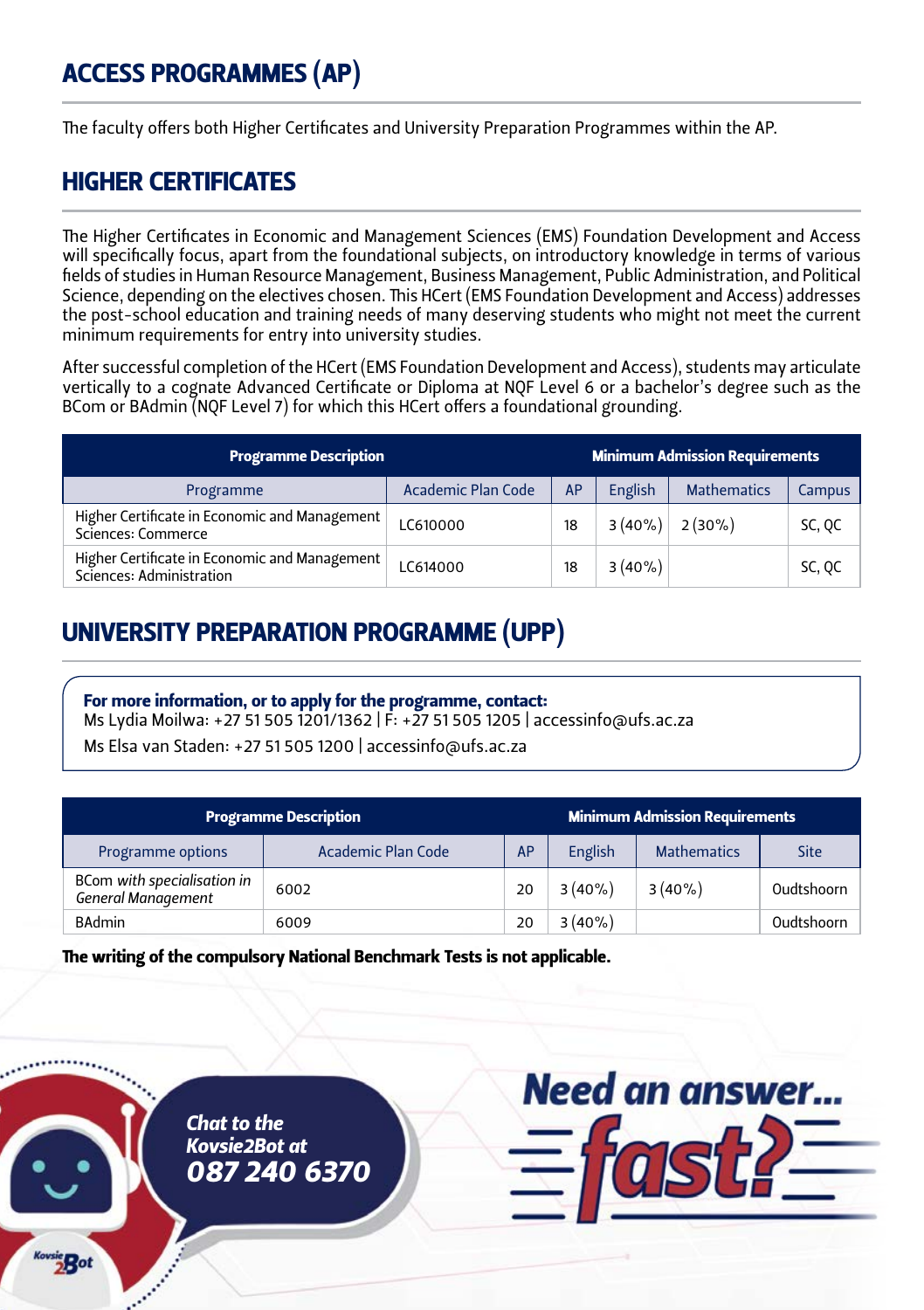# EXCITING OPPORTUNITY!

If you have passed Mathematical Literacy on NSC level, but want to study a programme in the Faculty of Economic and Management Sciences, do not despair! The faculty offers a Mathematical intervention course to help you obtain access to study a BCom degree.

#### Enquiries:

Reabetswe Parkies: +27 51 401 3819 or parkiesrg@ufs.ac.za for more details on the Mathematical intervention courses, admission requirements, and fees.





Admission to the Mathematical intervention course depends on available space and whether you meet the minimum admission requirements.

# For enquiries about any of the programmes, CONTACT:

tHE Faculty Manager: +27 51 401 2173 | EMSadvice@ufs.ac.za

*All information in this publication is subject to change without prior notification. Information in this publication has been compiled with the utmost care. However, the Council and Senate accept no responsibility for errors. It is important to study the Faculty Rulebook, available at www.ufs.ac.za, as the final and correct source of information.*

This publication was compiled and produced by the Department of Student Recruitment Services at the University of the Free State, Wekkie Saayman Building, Corner of Rector and Graduandi Avenues, University of the Free State, Bloemfontein, 9301